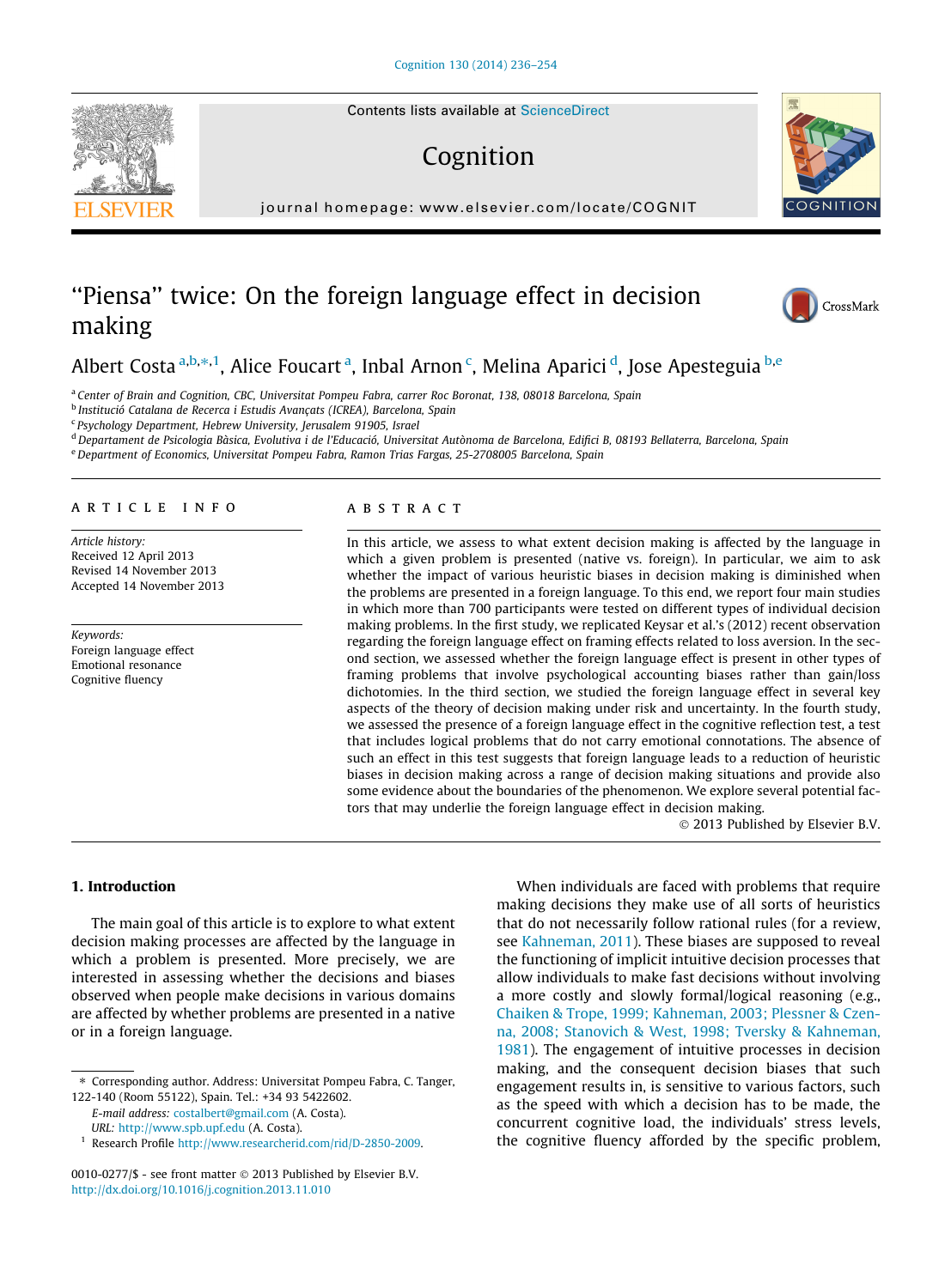the mood of the participant, and more (e.g., [Alter,](#page-18-0) [Oppenheimer, Epley, & Eyre, 2007; Bolte, Goschke, & Kuhl,](#page-18-0) [2003; Degner, Doycheva, & Wentura, 2011; Epley & Eyre,](#page-18-0) [2007; Rand, Greene, & Nowak, 2012\)](#page-18-0). One factor of particular interest in the present context is the so-called emotional resonance that a problem elicits. Emotional resonance refers to the emotionality elicited by a given problem. For example, when a problem involves life and death decisions, the emotional reaction to the problem may vary depending on whether the people involved in the problem are known to the participant. Indeed, problems involving a high emotional connotation, and likely to elicit high emotional reactions, are said to be especially susceptible to heuristic biases, therefore reducing the recruitment of more logical reasoning (e.g., [Loewenstein,](#page-18-0) [Weber, Hsee, & Welch, 2001; Naqvi, Shiv, & Bechara,](#page-18-0) [2006; Quartz, 2009; Slovic, Finucane, Peters, & MacGregor,](#page-18-0) [2002\)](#page-18-0). Following this logic, it has been hypothesized that reducing the emotionality elicited by a given situation may lead to a reduction in the effect of intuitive biases on the decisions made in that situation. Consequently, a reduction in such biases may lead to more objective –from normative view point-decisions.

In a recent study that followed this hypothesis, [Keysar,](#page-18-0) [Hayakawa, and An \(2012\),](#page-18-0) set out to explore whether the impact of intuitive biases on decision making is reduced if a given problem is presented in an individual's foreign language (FL) as compared to her native language (NL). The logic behind this study is based on the assumption that the emotional resonance elicited by a FL seems to be lower than that elicited by a NL (Caldwell-Harris & Ayçiçeği-Dinn, [2009; Degner et al., 2011; Opitz & Degner, 2012; Pavlenko,](#page-18-0) [2005; Shi Min & Schirmer, 2011](#page-18-0)). For example, it has been shown that talking about embarrassing topics is easier in a foreign than in a native language ([Bond & Lai, 1986\)](#page-18-0) and that swear words provoke lesser physiological arousal when experienced in a FL [\(Dewaele, 2004\)](#page-18-0). Studies using electrodermal monitoring have revealed that skin conductance amplitudes are reduced when bilinguals process emotional words or short phrases in their FL ([Harris, 2004; Harris,](#page-18-0) [Aycicegi, & Gleason, 2003](#page-18-0)). Note, however, that emotional resonance in a FL seems to be affected by factors such as proficiency, age of acquisition, and exposure ([Conrad & Jacobs,](#page-18-0) [2011; Eilola, Havelka, & Sharma, 2007; Harris, 2004; Sutton,](#page-18-0) [Altarriba, Gianico, & Basnight-Brown, 2007](#page-18-0)).

The origin of the reduction in the emotionality elicited by FL is very likely related to the context in which such a language was learned and used. If the FL is fundamentally learned and used in a class-room context, it is likely that the emotional connotation tied to the specific lexical items is not as rich as that of the lexical items of the native language, which are used in daily-life interactions with relatives and friends. In other words, the emotionality elicited by linguistic expressions may be tied to the actual experiences in which such representations have been put at play. This is especially relevant when considering high emotion laden expressions or words, which are usually acquired very early in life and are related to childhood experiences (e.g., reprimands, forbidden swear words). Hence, if these expressions are learned late in life and are commonly used in a relatively emotional–neutral experiential

contexts, then it is reasonable that when they are encountered they elicit milder emotional reactions, despite their literal meanings. In this framework, if decision making biases are stronger when the elicited emotionality is high, then they should impact participants' decisions less when the problem is presented in a FL – which is likely to elicit a milder emotional reaction. Indeed, the results of their study, which looked at problems related to loss aversion, supported this hypothesis.

The aim of the present study is to advance our understanding of the foreign language effect (FLe) by exploring its impact on other contexts of decision making. This will allow us to assess the generalizability of the effect (and its potential boundaries), and ask whether it is also present in contexts in which the problem does not involve loss aversion biases. This is important, since up to date the FLe has only been explored in the context of loss aversion biases, therefore we do not currently know whether the use of a FL in decision making has more pervasive effects on the relative involvement of intuitive and rational processes more broadly. Finding more pervasive effects would have consequences not only for correctly characterising and explaining the FLe, but may also have practical consequences for individuals' everyday life.

#### 1.1. Keysar et al.'s (2012) study

Given that our study was inspired by [Keysar et al.'s](#page-18-0) [\(2012\),](#page-18-0) let us describe it in detail. The FLe on decision making was tested using different contexts where loss aversion is known to have a strong effect. Loss aversion refers to people's tendency to outweigh negative outcomes as compared to positive ones [\(Erev, Ert, & Yechiam, 2008; Ert & Erev,](#page-18-0) [2008; Hochman & Yechiam, 2011; Tversky & Kahneman,](#page-18-0) [1991\)](#page-18-0). This leads people to make different choices when evaluating the same outcome depending on whether it is presented as a gain or a loss. That is, people are willing to choose risky options in order to avoid negative outcomes, but become much more conservative when evaluating the same magnitude but involving positive outcomes.

In their first study, Keysar et al. explore loss aversion in the context of framing effects. In [Tversky and Kahneman's](#page-18-0) [\(1981\)](#page-18-0) seminal article, the authors review several cases in which people's choices changed according to seemingly irrelevant changes in the way a given problem was presented. For example, in the well-known Asian disease problem, participants are faced with one of the two versions of the following problem:

#### 1.1.1. Asian disease problem

Recently, a dangerous new disease has been going around. Without medicine, 600,000 people will die from it. In order to save these people, two types of medicine are being made. Gain frame version

If you choose Medicine A, 200,000 people will be saved. If you choose Medicine B, there is a 33.3% chance that 600,000 people will be saved and a 66.6% chance that no one will be saved.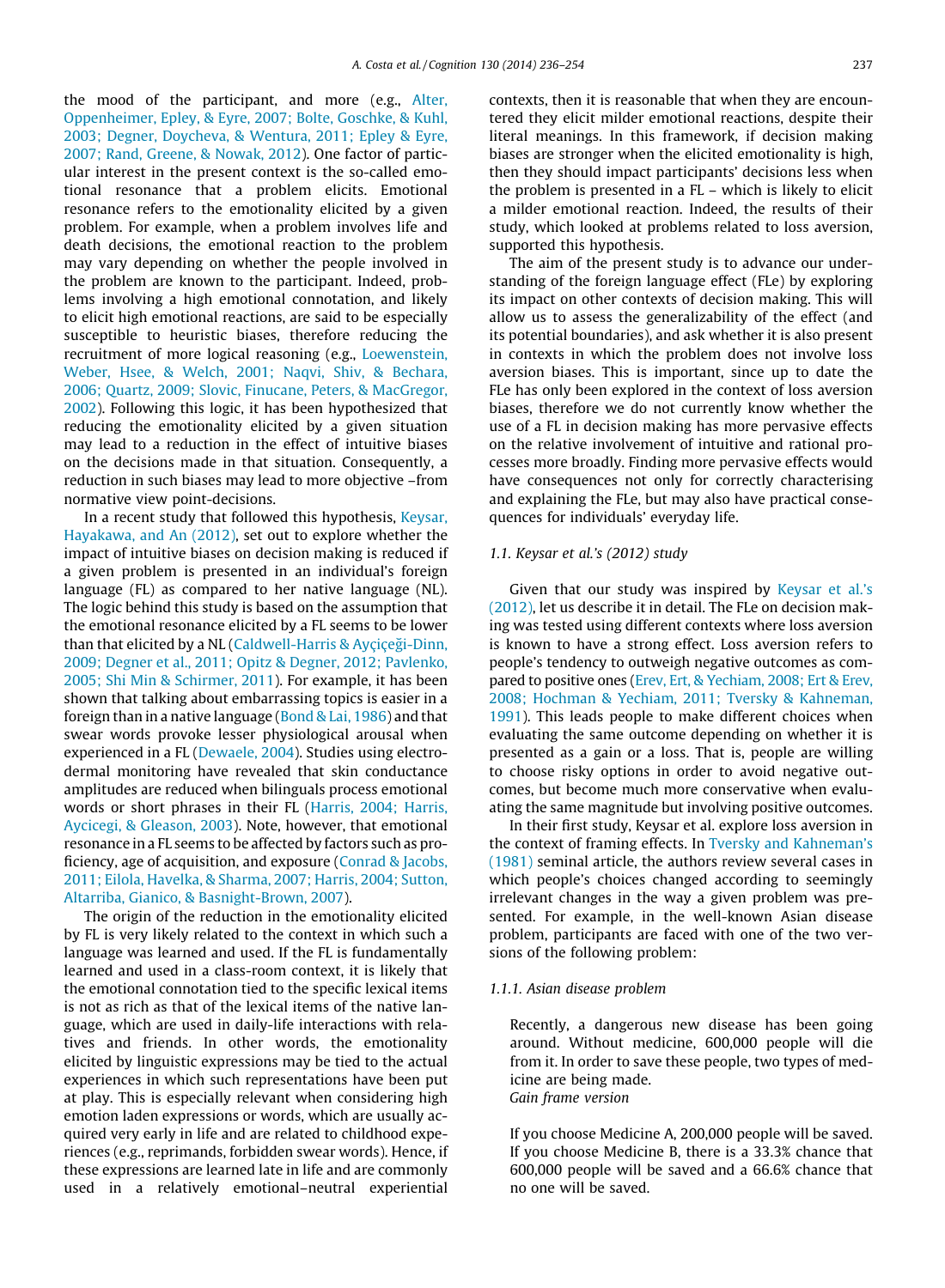Which medicine do you choose?

#### Loss frame version

If you choose Medicine A, 400,000 people will die. If you choose Medicine B, there is a 33.3% chance that no one will die and a 66.6% chance that 600,000 will die. Which medicine do you choose?

Despite the fact that the two versions are identical in terms of outcomes (the same results in terms of causalities are expected), participants' choices are far from being identical. Indeed, the safest option, the one in which the casualties are certain (Medicine A), is chosen more often when the problem is presented in the gain frame than in the loss frame version. People tend to take more risks when the problem is framed in terms of losses (400,000 people will die) than in terms of gains (200,000 people will be saved), revealing the loss aversion bias (see [Kahneman](#page-18-0) [& Frederick, 2006;](#page-18-0) for a review). The striking observation from Keysar et al. is that when this problem was presented in a FL to relatively low-proficient speakers, participants' choices were no longer affected by the way the problem was framed. That is, whether participants chose the safe option (Medicine A) or decided to be more risky (Medicine B) was not affected by the problem frame. This result was interpreted as probably stemming from the lower emotional reaction elicited by the FL, which in turn reduces the loss aversion bias. In other words, to the extent that the framing effect arises because of emotionally driven biases, decisions in a FL would be less affected by framing effects. Note that this is not to say that people become more or less risk seeker depending on the language in which the problem is presented, but rather that whatever their decision is, it is more affected by the way the problem is framed when presented in their native than in their foreign language.

[Keysar et al. \(2012\)](#page-18-0) further tested this FLe in other decision making problems involving loss aversion. In their second study, participants were presented with 18 equal-odds (50–50), positive-expected-value bets (50% win 10\$ or 50% lose 8\$) that could result in either a gain or a loss, and they were asked to accept or reject each bet. Interestingly, participants were about 20% more likely to accept the bets when these were presented in their FL than in their NL. Finally, in their third study, participants confronted a number of positive-expected-value bets where they could either keep \$1 bill for themselves, or risk it in a 50–50 lottery rendering either \$2.50 or \$0. Here, again, participants were much more inclined to take the lotteries when performing the task in a FL, which appears to be the more logical choice.

# 1.2. The foreign language effect: emotional content, cognitive fluency and cognitive load

The modulation of the loss aversion bias when the problems were presented in a FL led the authors to make the following empirical generalization and conclusion: ''In general, then, decision biases that are rooted in an emotional reaction should be less manifest with a foreign language than

with a native language. (p. 7)" Note, however, that although this interpretation is in terms of emotional reaction, the authors also left open the possibility that the FLe might be driven by other factors. Identifying more precisely the potential factors that can contribute to the FLe, requires first assessing its generalizability to other contexts beyond loss aversion (being those contexts emotional or not). This is precisely the goal of the studies presented in this article, in which we investigate whether FL also reduces heuristic biases in other settings that do not involve loss aversion.

Indeed, there are other reasons beyond emotional resonance that might contribute to the FLe. As mentioned above, the heuristic biases in decision making reveal the workings of the fast and intuitive processes of the so-called System 1, which override the slower and demanding processes of the logical System 2 (e.g., [Kahneman, 2011\)](#page-18-0). However, in some conditions, this more logical/rational System 2 can kick in, reducing the impact of intuitive biases on the final decision. Although this is certainly a simplification of how decision making functions, it does suggest that on many occasions both systems are at play. And, indeed, there are certain conditions (other than emotional content) that may favour one system over the other. Two such conditions are relevant in relation to the FLe.

First, it has been argued that cognitive fluency is an important determinant of the extent to which intuitive processes influence decision making [\(Kahneman, 2011;](#page-18-0) [Schwarz, 2004\)](#page-18-0). That is, the processes of System 1 (intuitive) impact decision making more in familiar contexts that require little cognitive effort than in contexts that disrupt cognitive fluency. In the later contexts, people tend to raise their attention levels making them more cautious when responding and leaving more room for the more rational System 2 to influence those responses. For example, decreasing fluency of processing, hence decreasing cognitive facility or fluency, by presenting problems in a difficult-to-read print reduces intuitive biases in decision making problems – even in contexts in which no emotional component is present [\(Alter et al., 2007](#page-18-0)). Results of this sort have led [Kahneman \(2011\)](#page-18-0) to argue that any factor, whatever its origin, that increases cognitive tension and therefore reduces cognitive fluency, would prompt the processes of System 2 and reduce the impact of the fast and quick response provided by System 1.

Consequently, it is reasonable to expect that System 2 will have more of an effect on decision making when problems are presented in a FL compared to a native one. This is due to the fact that processing a FL is usually more costly [\(Cook, 1997; Favreau & Segalowitz, 1983; Kotz, 2009; van](#page-18-0) [Heuven & Dijkstra, 2010\)](#page-18-0) and can cause a disruption of cognitive fluency, thus making people more cautious of their responses. In other words, language processing in a FL will prompt the processes sustained by System 2, no matter the type of problem presented. On this view, the FLe could be present in contexts other than those where emotional content induces loss aversion biases.

A second relevant factor is the cognitive load. Under conditions of high cognitive load participants' decision tend to be more affected by heuristic biases ([Benjamin,](#page-18-0) [Brown, & Shapiro, 2006; Forgas, Baumeister, & Tice,](#page-18-0) [2009; Whitney, Rinehart, & Hinson, 2008\)](#page-18-0). That is, when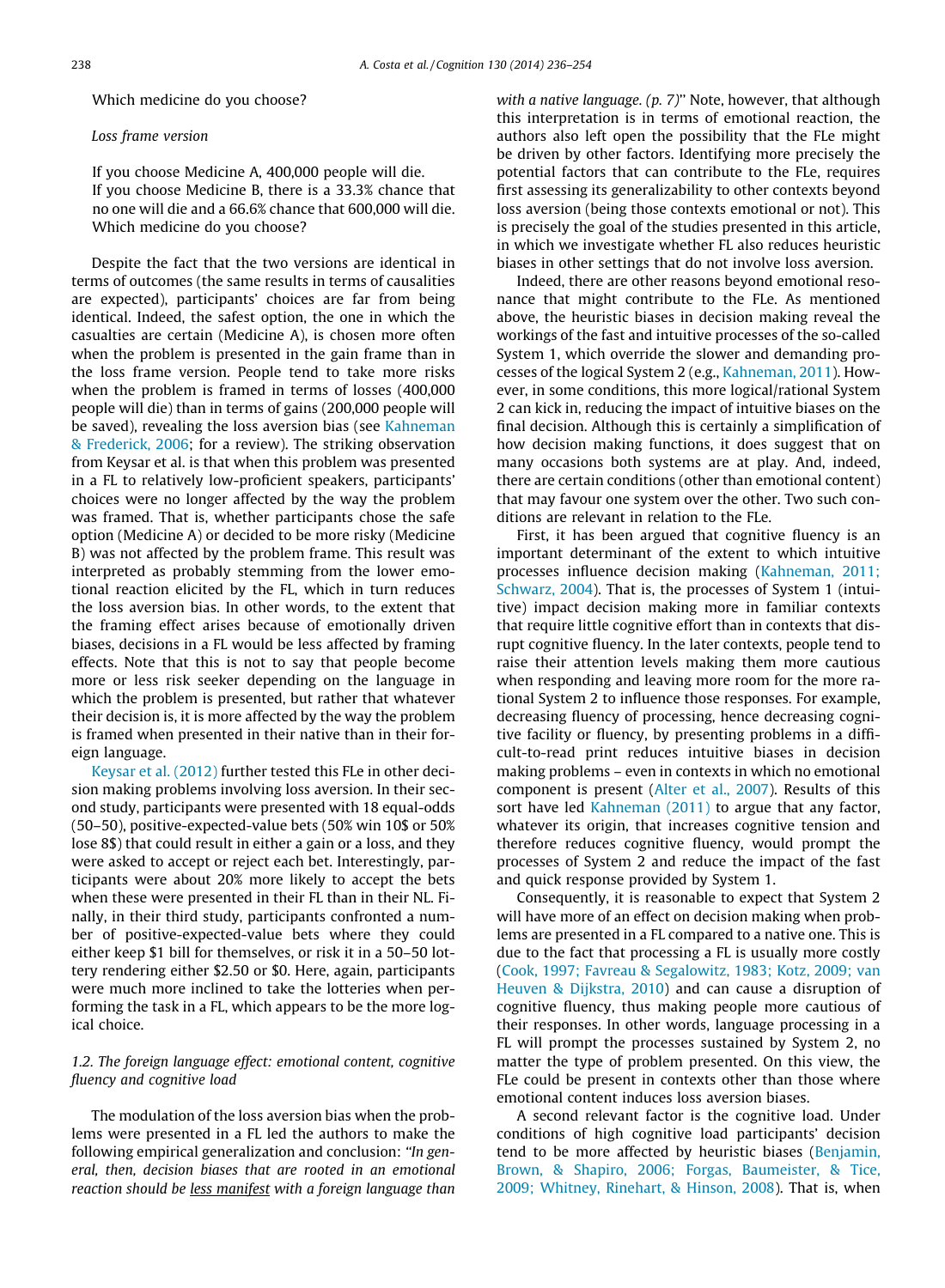<span id="page-3-0"></span>cognitive load taxes System 2, the rational processor cannot check or control the intuitive answers given by System 1. Hence, to the extent that reading in a FL increases cognitive load, one might expect heuristic biases to affect participants' responses to a larger extent when the problem is set in a FL. Again, this would be so in any context in which the problem prompts intuitive responses, regardless of its emotional connotation.

The combination of these two factors ''cognitive fluency'' and ''cognitive load'' makes it difficult to draw strong predictions about the potential effects of FL on decision making contexts. This is because both factors might work in opposite directions during FL processing; one reducing the impact of heuristic biases (i.e., cognitive fluency) and the other promoting it (i.e., cognitive load). Therefore, the question of whether dealing with a problem in a FL will reduce heuristic biases in a more pervasive manner (and beyond problems with an emotional connotation) is an open experimental issue of theoretical relevance. In addition to assessing the effect of these two forces on decision making, the presence of a FLe in decision making has important implications in our multilingual world in which many people interact and make decisions in non-native languages. From policy makers in the European parliament, through financial traders to immigrants – many people in today's world interact and make decisions in a FL making it crucial to understand how decisions are affected by language. In this paper, we aim to both establish the reliability and replicability of [Keysar et al.'s \(2012\)](#page-18-0) observations, and assess their generalizability to other decision making contexts affected by heuristic biases.

#### 1.3. Outline of the present study

In the first section, we aim at replicating Keysar et al.'s observation regarding the FLe on loss aversion. We do so by assessing participant's choices in the Asian disease problem and in another framing problem that, arguably, involves somewhat less emotional content (the Financial crisis problem).

In Section two, we assess the presence of a FLe in framing problems that involve psychological accounting biases rather than gain/loss dichotomies. Although, these contexts tap essentially in the way people categorize economic outcomes, they can also involve an emotional reaction to some degree.

In the third section, we study several key aspects of the theory of decision making under risk and uncertainty. In particular, we first evaluate the FLe on the attitude towards risk by using the influential Holt–Laury test [\(Holt & Laury,](#page-18-0) [2002\)](#page-18-0). This test does not involve so much of an emotional connotation based on losses, since all conditions lead to positive outcomes, albeit of different magnitudes. However, given that the test involves choices under risk, and given that attitudes towards risk may involve an emotional reaction, this test would allow us to generalize the presence of a FLe beyond loss aversion. We then move to explore the presence of a FLe in, arguably, the two most influential experiments in the study of decision making under risk and uncertainty, the Allais and Ellsberg paradoxes ([Allais, 1953; Ellsberg, 1961\)](#page-18-0). The two paradoxes study different aspects of the decision making theory, and have triggered a number of highly influential alternatives to expected utility theory (for a textbook treatment, see, e.g., [Gilboa, 2009\)](#page-18-0). The studies in this section clearly go beyond loss aversion bias and the emotional component associated with it, and they also let us assess people's consistency when making decisions (see below). For example, the Allais and Ellsberg's paradoxes have been used to show that people are inconsistent when making decisions. That is, when presented with successive problems, a given individual may choose two options that are incoherent from a rational point of view. Hence, showing an effect of FL on these problems would reveal that such an effect not only reduces heuristic biases, but indeed make people more coherent in their own choices.

Finally, in Section four, we explore participants' performance in the Cognitive Reflection Test (CRT; [Frederick,](#page-18-0) [2005\)](#page-18-0). The CRT explicitly assesses individuals' ability to suppress intuitive incorrect answers to logical problems. The three problems included in the test are constructed in such a way that they prompt an intuitive, fast and incorrect response to the problems. Hence, in order to respond correctly, participants have to resist choosing the intuitive response prompted by System 1, and let System 2 engage in the reflection to generate the correct solution. Importantly, none of these problems have an emotional connotation. Hence, evaluating the presence of a FLe in this test can help us to further assess its generalizability to emotionally neutral decision making contexts.

#### 2. The present study

# 2.1. General method

#### 2.1.1. Participants

In all the current studies, participants were students from several universities in Barcelona, Spain (with the exception of an additional group of participants tested in Israel for the Asian Disease problem, and a group of English native speakers living in Seville and having Spanish as FL, see below for details). They were all native speakers of Spanish or had learned Spanish before the age of 4 and had native like proficiency. They all lived and studied in Spain, and used Spanish daily (e.g., for conversing, listening to the radio, reading, watching TV, etc.). Participants who performed the task in the FL (i.e., English) had to fill in a questionnaire about their language background. Participants who were included in the study had acquired English mainly in a classroom environment and did not have a parent whose native language was English. They were also asked to self-assess their level of English from 1 (very poor) to 7 (excellent). Participants who had spent more than 10 months in an English speaking country were discarded. At the end of each problem, participants were asked to rate their understanding of the problem (regarding English language); those who rated it less than 50% were excluded from the study. That is, participants who reported understanding less than 50% of the problem were excluded (less than 2%). Thus, all participants had a moderate level of English. Spanish participants' details are reported in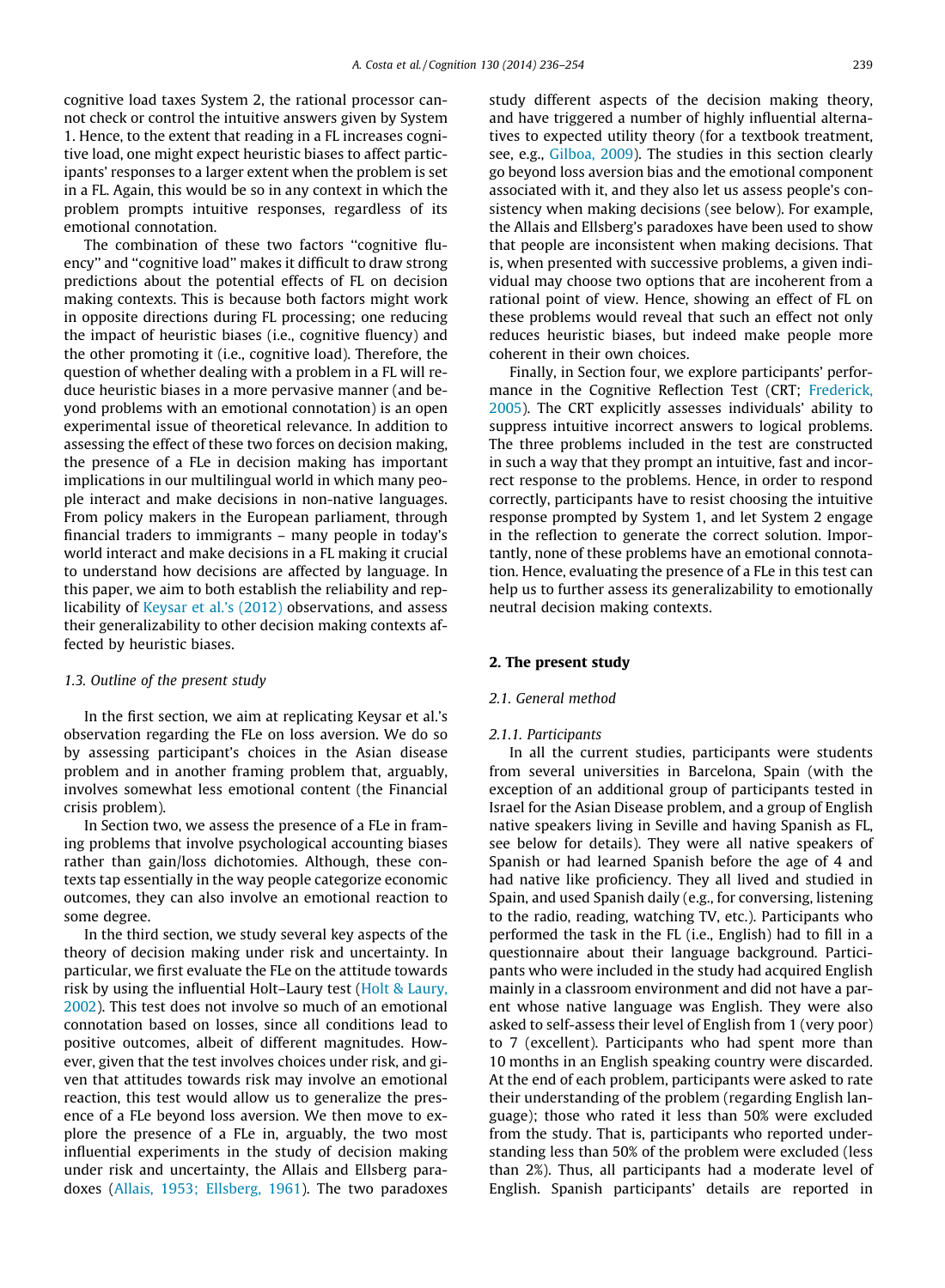[Appendix A](#page-17-0) for the different problems. Arabic and English participants' details are reported in [Appendices B and C](#page-17-0), respectively.

#### 2.1.2. Materials and procedure

Materials, originally written in English, were translated into Spanish and back-translated into English by bilingual speakers to guarantee that the meaning conveyed in both languages was identical [\(Brislin, 1970\)](#page-18-0). The studies were conducted in different classrooms of more or less 50 students from various backgrounds (e.g., psychology, neuroscience, criminology, linguistics, media, architecture, education). Participants were randomly presented with a problem either in their native language, Spanish, or in their foreign language, English (but in the same language for all the students within a classroom). The instructions were given in the language corresponding to the version of the problem participants were assigned. It was emphasised that there were no correct or incorrect answers but that the choice had to be personal. The experimenter stayed in the classroom during the whole session.

### 2.2. Study 1: Foreign language effect on loss aversion

#### 2.2.1. Method

In this study we explore two types of framing problems. First, we try to replicate previous observations on framing effects involving loss aversion bias by means of two different framing problems. The first version is the well-known Asian disease problem. The second version is identical to the Asian disease problem but the losses and gains were represented by money rather than by human lives [\(Liberman, Samuels, & Ross, 2004](#page-18-0)), potentially reducing the emotional connotation of the problem.

#### 2.2.2. Participants

Asian disease problem. Two hundred forty-seven students took part in the experiment (mean age: 20.6 years; 61 males) and performed the task either in Spanish (native condition,  $N = 124$  [gain version,  $N = 62$ ; loss version,  $N = 62$ ]) or in English (foreign condition,  $N = 123$  [gain version,  $N = 61$ ; loss version,  $N = 62$ ]). An additional group of 129 Arab native speakers with Hebrew as a FL also completed the problem (mean age: 22.4 years; 55 males). These participants were students at the University of Haifa, Israel (Hebrew is the language of study at the University). For each problem, they were randomly assigned either the Arabic (native condition,  $N = 69$  [gain version,  $N = 34$ ; loss version,  $N = 35$ ]) or the Hebrew (foreign condition,  $N = 60$  [gain version,  $N = 30$ ; loss version,  $N = 30$ ]) version. All participants filled out a questionnaire about their knowledge of Hebrew (reading, writing, spoken). Participants who performed the task in a FL had to translate the Asian Disease problem into their NL following completion of the task. Participants whose translation was not accurate were discarded from the analysis. Arabic participants' details are reported in [Appendix B.](#page-17-0)

Financial crisis problem: Two hundred and eighty Spanish students participated in this experiment (mean age: 20.1 years; 63 males) and were randomly allocated the problem in Spanish ( $N = 140$  [gain version,  $N = 69$ ; loss version,  $N = 71$ ]) or in English ( $N = 140$  [gain version,  $N = 70$ ; loss version,  $N = 70$ ]). See [Appendix A](#page-17-0) for a description of the sample.

# 2.2.3. Procedure

Participants were presented with only one version of each problem, either in Spanish (or Arabic) or in English (or Hebrew). They were asked to answer the problem using only the boxes provided (e.g., A or B). The Asian Disease problem was presented preceded by the Ellsberg paradox (see below for details), and the Financial crisis problem was preceded by the Ticket/Money loss problem reported below. Participants who completed the Financial crisis problem were presented with either of the two following versions:

Recently, a serious financial crisis has started. Without any action, the company you manage will lose 600,000 euros. In order to save this money, two types of actions are possible.

#### Gain version:

If you choose Action A, 200,000 euros will be saved. If you choose Action B, there is a 33.3% chance that 600,000 euros will be saved and a 66.6% chance that no money will be saved. Which action do you choose?

#### Loss version:

If you choose Action A, 400,000 euros will be lost. If you choose Action B, there is a 33.3% chance that no money will be lost and a 66.6% chance that 600,000 euros will be lost. Which action do you choose?

# 2.2.4. Results

The results of the two different problems will be presented separately.

Asian disease problem: Participants who performed the experiment in the NL showed a clear framing effect (see [Table 1](#page-5-0)). When presented with the gain version, they chose the safe option (A) more often than the risky option (B), while the opposite was true when presented with the loss version. Participants who performed the experiment in the FL showed a somehow different pattern. As with the other group, when presented with the gain version they chose the safe option more often than the risky option; however, safe and risky options were chosen similarly in the loss version (50% each). Hence, for the FL group, although the distribution of responses was modulated by the way the problem was framed, there was no reversal in the distribution. Indeed, the difference between the response distributions in the two frame versions for the FL group barely reached significant values (Gain vs. Loss distribution  $\chi^2(1, N = 123) = 3.7, p = .05$ ), and was much smaller than when the task was performed in the NL (Gain vs. Loss distribution  $\chi^2(1, N = 124) = 14.2, p = .001$ ). Thus, although participants show a tendency to be affected by the frame when responding in a FL, this bias was smaller than when responding in the NL. Indeed, the framing effect considered in terms of the differences in the frequency with which the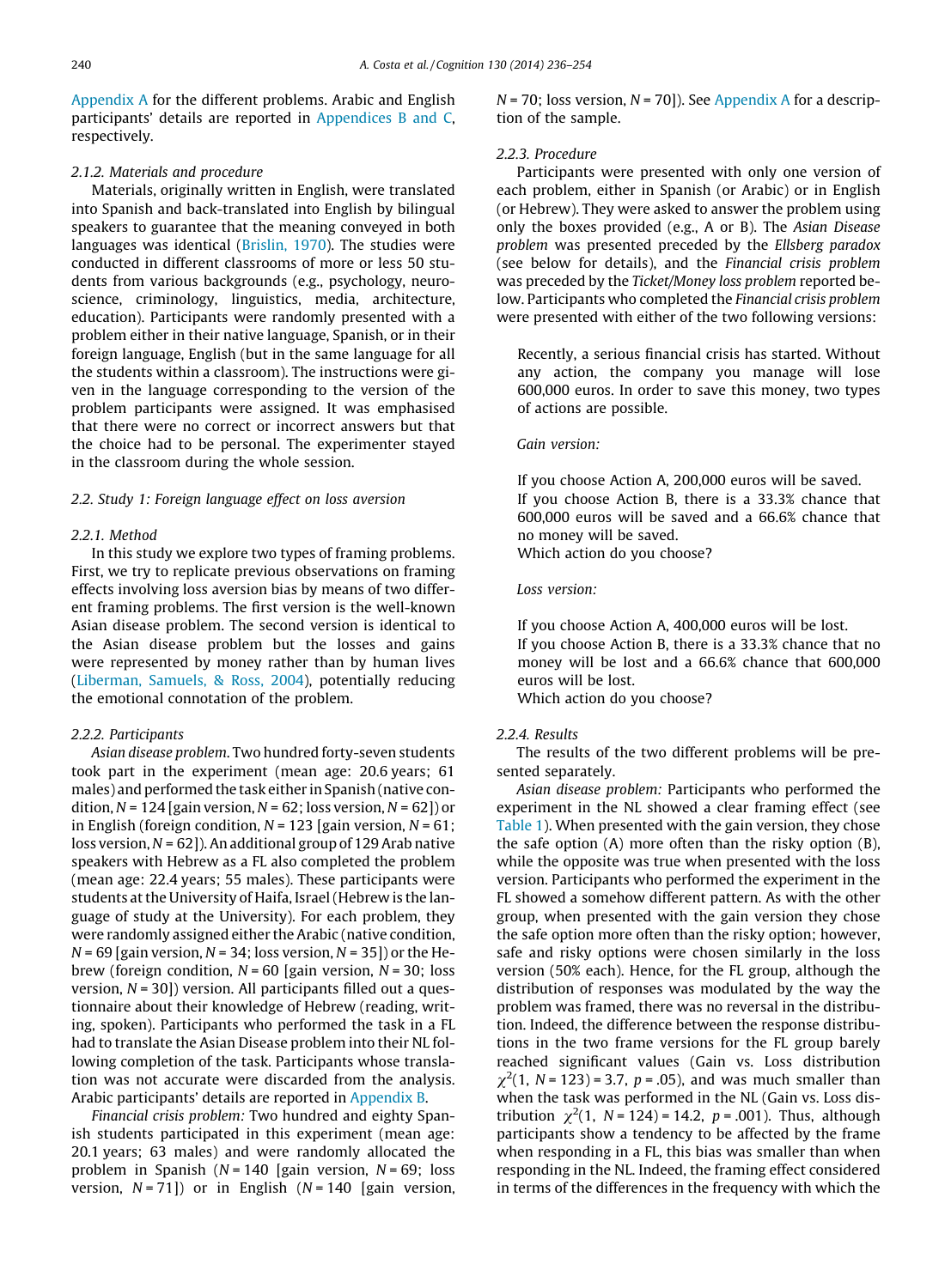#### <span id="page-5-0"></span>Table 1

Percentage of Safe Responses (option A) in the Asian disease problem for the Spanish/English group (AD 1, native condition, N = 124; foreign condition, N = 123), for the Arab/Hebrew group (AD 2, native  $N = 69$ , foreign  $N = 60$ ), and for the Financial crisis problem (FC, native condition,  $N = 140$ ; foreign condition,  $N = 140$ ).

| Study            | Native condition |     |      | Foreign condition |              |      |     |      |     |               |
|------------------|------------------|-----|------|-------------------|--------------|------|-----|------|-----|---------------|
|                  | Gain             |     | Loss |                   | $\Delta$ G-L | Gain |     | Loss |     | $\Delta G$ –L |
| Asian dis. $(1)$ | 42               | 68% | 21   | 34%               | 34%          | 41   | 67% | 31   | 50% | 17%           |
| Asian dis. $(2)$ | 26               | 76% | 15   | 43%               | $33\%$       | 22   | 73% | 19   | 63% | 10%           |
| Fin. crisis      | 49               | 71% | 40   | 56%               | 15%          | 47   | 67% | 43   | 61% | 6%            |
| Mean             |                  | 71% |      | 44%               | 26%          |      | 69% |      | 58% | 11%           |

# $p < 0.05$ .

 $p < .005$ .

safe option (A) is chosen in the gain than in the loss condition, was double in the NL condition (34% vs. 17%).

Similar results were observed for the Arabic-Hebrew group (see Table 1). When presented with the gain version in the NL, they chose the safe option (A) more often than the risky option (B), while the opposite was true when presented with the loss version. Interestingly, participants in the FL condition did not show this reversal, and they preferred the safe option in both the gain and the loss version. The difference between the response distributions in the two frame versions for this group was not significant (Gain vs. Loss distribution  $\chi^2(1, N = 60) < 1$ ), while it was significant when the task was performed in the NL (Gain vs. Loss distribution  $\chi^2(1, N = 69) = 8.08$ ,  $p = .001$ ). Indeed, the framing effect considered in terms of the differences in the frequency with which the safe option (A) is chosen in the gain than in the loss condition, was much larger in the NL condition (33% vs. 10%).

Financial crisis problem: Participants who performed the experiment in the NL showed a clear framing effect. When presented with the gain version, they chose the safe option more often than the risky option, but the difference between the two choices was much smaller in the loss version (see Table 1). Participants who performed the experiment in the FL showed a qualitatively similar pattern but with a different magnitude. As with the other group, when presented with the gain version, they chose the safe option more often than the risky one, and when presented with the loss version, the safe option was still preponderant. Indeed, the difference between the response distributions in the two frame versions for the FL group did not reach significant values (Gain vs. Loss distribution  $\chi^2(1, N = 140)$  < 1), while it approached significance when the task was performed in the NL (Gain vs. Loss distribution  $\chi^2(1, N = 140) = 3.2, p = .07$ ).

Given that the Financial Crisis and the Asian disease problems have the same structure, we decided to combine responses from both studies to gain power. The results revealed a clear framing effect for the NL (Gain vs. Loss distribution  $\chi^2(1, N = 333) = 22.51, p < .001)$  but a reduced effect in the FL (Gain vs. Loss distribution  $\chi^2(1, N = 323) = 4.1, p = .04$ ). Indeed, as can be appreciated in Fig. 1, participants' choices reversed depending on the frame version when the task was conducted in the NL.

However, such a reversal in the choice preference was absent in the FL even though a modulation of the responses was also present.

# 2.2.5. Discussion

The results of these two experiments replicate previous observations regarding framing effects on decision making. When performing the task in a NL, participants' choices about identical problems in terms of outcomes, were affected by the way the problems were framed. That is, participants tended to seek more risk (or be less conservative) when the choices were presented in terms of losses than when they were presented in terms of gains.

In both experiments the framing effect was reduced when the problem was presented in the FL. This does not mean, however, that the choices were completely unaffected by the frame in the FL condition. In fact, in both problems, participants' choices tended to be more evenly distributed between the options in the loss version than in the gain version. However, the difference in the response distributions between the two frame versions barely reached significant values in the Asian disease problem and was far from significant in the Financial crisis problem. When analysing the results of the two problems together, the distribution of responses in the gain and loss versions was significantly different only in the NL condition.

These results are in agreement with the conclusion reached by [Keysar et al.'s \(2012\)](#page-18-0) that loss aversion is less manifest in a FL. Our contribution here is not only the replication of such discovery but also the observation that this effect is present not only when the problem involves human lives (either in terms of deaths or jobs) but also when it involves economical gains and losses, that is, in a context that potentially reduces participants' emotional reaction.



Fig. 1. Percentage of responses for the different versions and languages of the three groups of participants combined.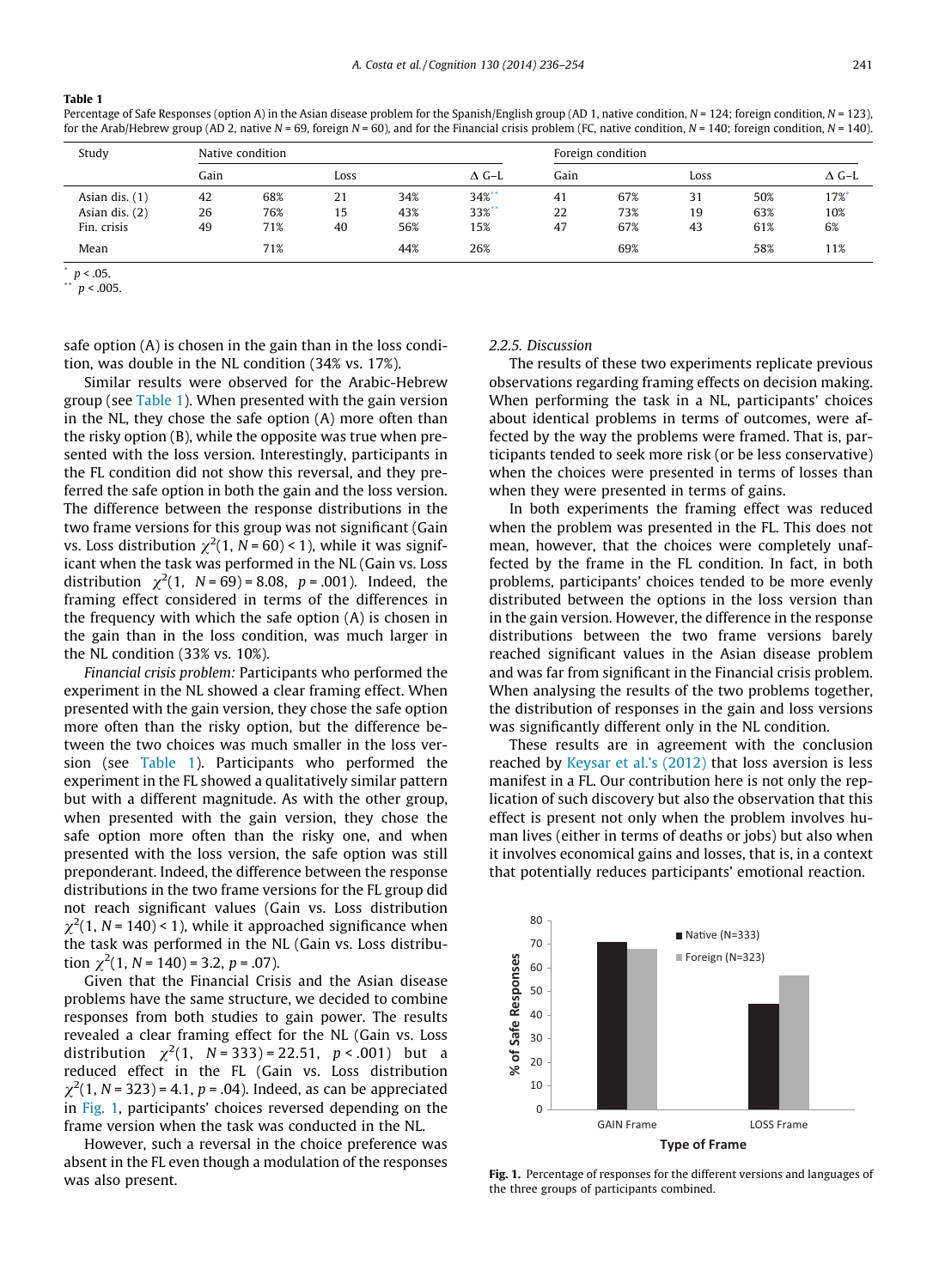A potential caveat when interpreting these results refers to whether participants were skilled enough in the FL to understand the problems properly. We believe they were. The fact that responses in the gain version of the problem were very similar in both language conditions suggests that participants' understanding of the text was good enough. That is, the gain version could serve as a control. And indeed, participants only showed a FLe in the version (loss version) where loss aversion was supposed to be revealed. Also, in the case of the Arabic speakers, we had an independent measure that suggests that their understanding of the problem was good enough, since we asked them to translate the problems after their choices were made. Moreover, as mentioned before, Hebrew is the language of study at the University of Haifa, which implies that the students' level of Hebrew was high enough to attend courses in this language. Hence, it is unlikely that this effect arises because of a poor understanding of the text.

In the following study we aim to explore whether other sorts of decision problems, also affected by framing effects, are sensitive to this FLe.

# 2.3. Study 2: Foreign language effect on psychological accounting

The framing problems presented above manipulated the way the outcomes were described, either in terms of gains or losses, provoking a change in participant's choices. In this section, we aim to assess whether the FLe is present on the psychological (or mental) accounting of outcomes. Psychological accounting refers to the way people categorize economic outcomes, and the effects that such categorization processes may have on economic decision making. Indeed, the way people categorize outcomes is different from an ideal rational accounting, and is sensitive to the way a given economic situation is set, therefore eliciting biases. Let us exemplify this by considering global and minimal accounts. According to [Tversky and Kahneman](#page-18-0) [\(1981\)](#page-18-0), when accounting for the consequences of an act, individuals tend to adopt minimal rather than global accounts. Consider the following two examples, the Ticket/Money lost Problem and the Discount Problem.

# 2.3.1. Ticket/money lost problem Ticket lost:

A woman has bought two tickets to go to the theatre. Each ticket costs 80 euros. When she arrives at the theatre, she opens her bag and discovers that she has lost the tickets. Do you think she will buy the tickets to enter the theatre?

### Money lost:

A woman goes to the theatre and wants to buy two tickets that cost 80 euros each. She arrives at the theatre, opens her bag, and discovers that she has lost the 160 euros with which she was going to buy the tickets. She could use her credit card. Do you think she will buy the tickets to enter the theatre?

Both situations are identical in economic terms. That is, economically speaking, if the woman buys another ticket she will spend 160 euros, and the fact that she has previously lost 2 tickets or 160 euros should be irrelevant for her decision. Hence, strictly speaking and in terms of global accounting, the two situations are identical. However, typically, when presented with this problem, participants are more likely to say the woman would buy the ticket in the second version (when she has lost the money) than in the first version (when she has lost the tickets). This is because people seem to categorize the economic outcomes of their decisions differently depending on how the problem is framed. The favoured interpretation of these results is that while in the first scenario the ultimate price for the theatre tickets is psychologically accounted to be 320 euros, and regarded as too expensive, in the second scenario this is not the case, and the lost of the 160 euros is not accounted as part of the price for the tickets. Hence, the 160 euros for the tickets in the second scenario continue being acceptable. That is, in the first case a global accounting of the economic situation is made while in the second case a minimal account is made. This illustrates how the psychological accounting categorizes economical outcomes, which may lead to different decisions in situations that are economically identical.

Another way to explore this issue is by considering the following Discount problem introduced by [Tversky and](#page-18-0) [Kahneman \(1981\)](#page-18-0).

# 2.3.2. Discount problem

Discount on 15 euros:

Imagine that you want to buy a jacket for 125 euros and a calculator for 15 euros. The salesman tells you that the calculator you want to buy is on offer for 10 euros at their other shop, located 20 min drive away. Would you make the trip to the other shop?

#### Discount on 125 euros:

Imagine that you want to buy a jacket for 15 euros and a calculator for 125 euros. The salesman tells you that the calculator you want to buy is on offer for 120 euros at their other shop, located 20 min drive away. Would you make the trip to the other shop?

The two versions of the Discount problem are identical in economic terms. That is, if the trip to the other store is made the person will save 5 euros out of a global cost of 140 euros (15 euros + 125 euros). Therefore, people's choices (whatever they are) should not be affected by whether the discount is offered on the expensive or the cheap product. In other words, according to global accounting people's choices should be identical. However, the standard results here are that more participants would choose to make the trip to save 5 euros out of the 15 euros of the calculator (first scenario), than to save 5 euros out of the 125 for the jacket (second scenario). These results suggest that participants, instead of evaluating the global consequences of the discount (5 out of 125), locally account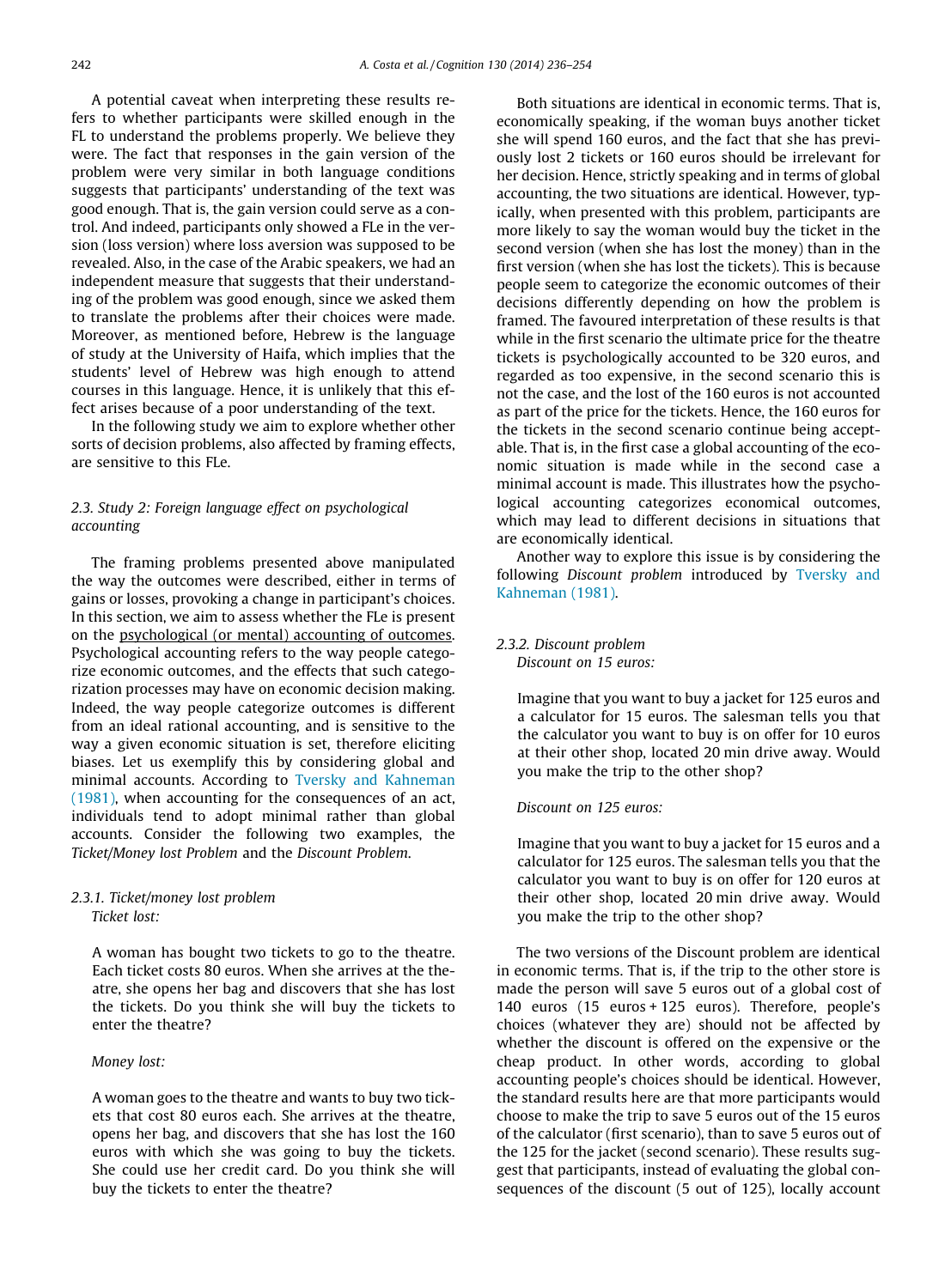the discount only over the discounted product. Hence, a discount of 1/3 of the price (5 euros out of 15) in the first case appears much more attractive than a discount of 1/ 25 of the price (5 euros out of 125) in the second case.

The decision making changes in these two problems are driven by the way individuals make the account for different amounts that can be considered either together or separately. Hence, they reveal the psychological biases associated to the way we tend to perform joint (global) or separate (minimal) accounts for losses (ticket problem) or potential gains (discounting problem).

In principle, these two problems do not seem to involve loss aversion, since the two presentations in both problems involve exactly the same numbers. However, this does not necessarily mean that the problems do not involve some sort of emotional component. Indeed, one could argue that a discount of 5 euros out of 15 euros feels more important than a discount of 5 euros out of 125 euros. Consequently, participants might feel that turning down this discount is a bigger loss in the former than in the later case. Following this reasoning, one would expect a FLe in these problems too. Note, however, that this experiment goes beyond the problems in Study 1, since they do not specifically contrast gains and losses

#### 2.3.3. Methods

2.3.3.1. Participants. Ticket/money lost problem: The same two hundred and eighty students that participated in the Financial crisis problem took part in this study (Spanish version  $N = 140$ ; English version  $N = 140$ ).

Discount problem: Two hundred eighty-two students took part in the experiment (mean age: 21 years; 81 males) and performed the task either in Spanish  $(N = 142)$  or in English ( $N = 140$ ). These participants did not take part in any other study reported in this article.

2.3.3.2. Procedure. The experimental session followed the general procedure reported above. The Ticket/Money Lost Problem was presented preceding the Financial crisis problem (counter-balancing the different versions of each problem).

# 2.3.4. Results

The results of the two different problems will be presented separately.

Ticket/money lost problem: Participants who performed the experiment in the NL showed a clear framing effect (see Table 2). When presented with ''ticket lost version'' they chose to buy a ticket significantly less often than participants presented with the "money lost version" ( $\chi^2$  (1,  $N = 140$ ) = 5.4,  $p = .02$ ). The same pattern of results was observed in the FL condition  $(\chi^2(1, N = 140) = 5.71, p < .02)$ .

There was a decrease of 19% in the number of participants who made the decision to buy a ticket in the NL and of 20% for the FL in the Ticket version as compared to the Money version. Hence, no FLe is present in this problem.

Discount problem: Participants in the NL condition showed a clear framing effect  $(\chi^2(1, N = 142) = 15.5,$  $p < .001$ ), responding affirmatively more often when presented with the version in which the 5 euros discount was applied to 15 euros (38%) than when the same 5 euros discount was applied to 125 euros (10%) (see [Table 3](#page-8-0)). Importantly, for the FL condition, the framing effect was reduced reaching only marginally significant levels ( $\chi^2(1,$  $N = 140$  = 3.01,  $p = .08$ ). Participants still tended to respond affirmatively more often when the 5 euros discount was applied to 15 euros (46%) than to 125 euros (31%), but the difference was not as large as in the NL (28% vs. 15%). Indeed, the distribution of responses for the discount on the 15 euros was similar in the two language conditions  $(\chi^2(1, N = 141) < 1)$ . In contrast, in the 125 euros condition participants tended to respond affirmatively more often in the FL condition ( $\chi^2(1, N = 141) = 10.03$ ,  $p = .001$ ).

#### 2.3.5. Discussion

The results of these two experiments clearly show framing effects. However, the FLe was present in only one of these two problems.

In the ticket problem, participants tended to say that they would buy the ticket significantly more often in the version in which the money was lost than in the version in which the ticket was lost. This replicates previous findings and supports the notion that people make minimal accounts rather than global ones ([Thaler, 1980, 1985](#page-18-0)). Importantly, the FLe was completely absent in Ticket/ Money lost problem.

The results regarding the Discount problem also reveal a clear framing effect: participants were much more inclined to make the trip to the other store in order to save 5 euros when such discount was applied to the product that costs 15 euros than to the product that costs 125 euros. However, the magnitude of this effect was larger in the NL than in the FL, in this latter case reaching only marginally significant levels. To the extent that the choices in this problem reveal people's tendency to make minimal rather than global accountings, it seems that such tendency is reduced when performing the task in a FL.

The reason why the FLe in accounting is present in the Discount problem and not in the Ticket problem is unclear. Note, however, that a potential explanation of why the effect is not present in the Ticket problem relates to the fact that the problem described a situation involving a third person and did not directly address the participant. This may have reduced their emotional involvement,

Table 2

Percentage of positive responses in Ticket/Money lost problem (native condition  $N = 140$ ; foreign condition  $N = 140$ ).

| Native condition |        |     |       | Foreign condition |                     |        |     |             |     |       |
|------------------|--------|-----|-------|-------------------|---------------------|--------|-----|-------------|-----|-------|
|                  | Ticket |     | Money |                   | $\Delta$ T-M        | Ticket |     | Money       |     | $T-M$ |
| %Yes             |        | 24% | 30    | 43%               | 1 $\Omega$<br>$-15$ | 23     | 33% | $\sim$<br>້ | 53% | $-20$ |

 $*$  p < .05.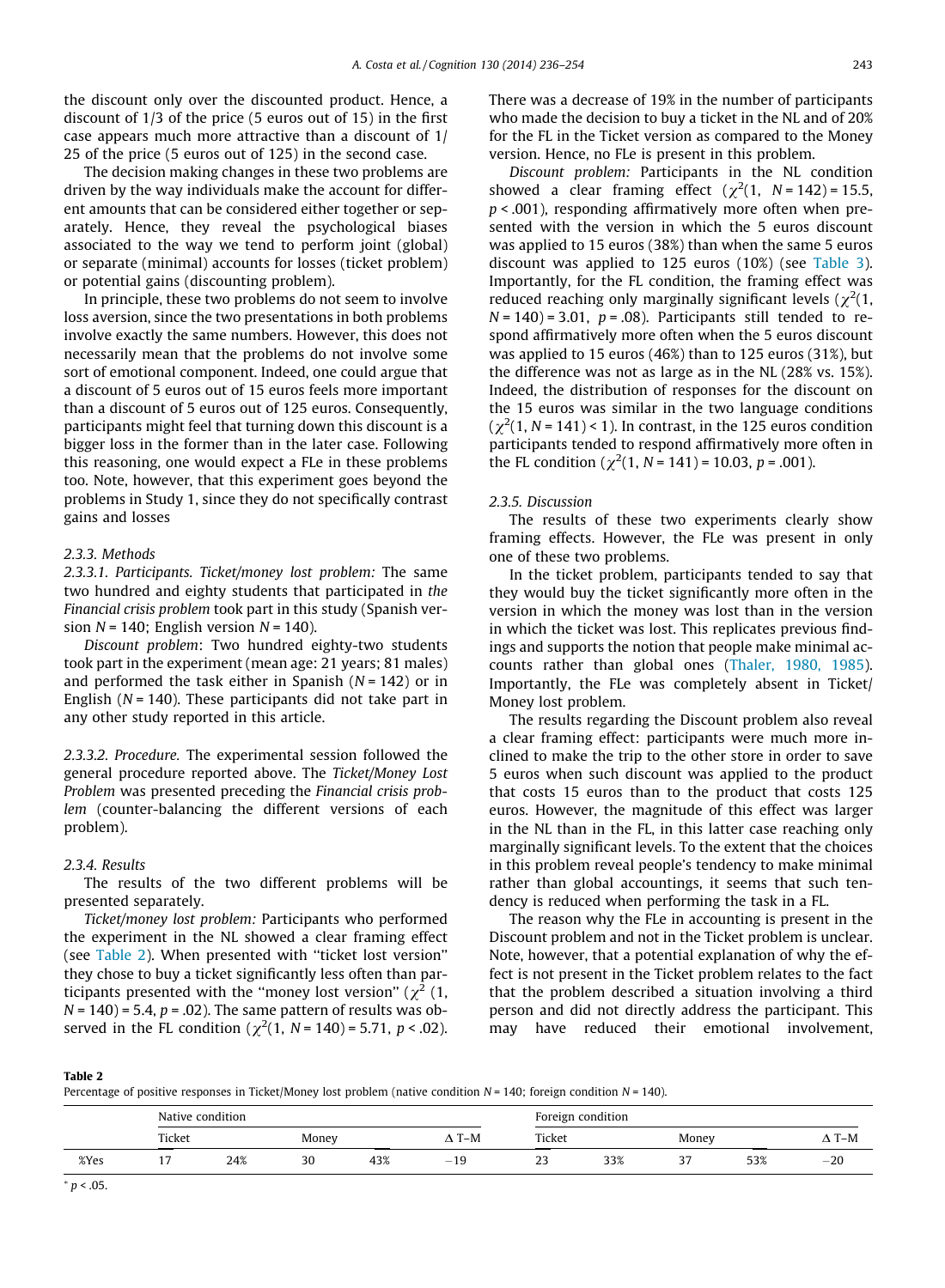# <span id="page-8-0"></span>Table 3 Percentage of positive responses in the Discount problem (native condition,  $N = 142$ ; foreign condition,  $N = 140$ ).

|      | Native condition |     |                          |     | Foreign condition |               |     |                |     |                 |
|------|------------------|-----|--------------------------|-----|-------------------|---------------|-----|----------------|-----|-----------------|
|      | Dis. on $156$    |     | Dis. on $125\varepsilon$ |     | $\Delta$ 15–125   | Dis. on $156$ |     | Dis. on $1256$ |     | $\Delta$ 15-125 |
| %Yes | 27               | 38% |                          | 10% | 28%*              | 38            | 46% | 22             | 31% | 15%             |

 $*$  p < .05.

 $p < .005$ .

potentially reducing the foreign language effect. This is certainly a tentative explanation that deserves further experimentation.

Having established the presence of a FLe in contexts other than those involving loss aversion biases, we now turn to the issue of whether the effect is also present in decision making under conditions of risk and uncertainty.

# 2.4. Study 3: Foreign language effect on decision making under risk and uncertainty

In the following studies we ask whether the FLe is present in three fundamental decision making contexts that involve risk and uncertainty. Importantly, in all these contexts, the problems always involve positive outcomes, albeit of different magnitudes.

In Study 3a, we assess how people make decisions in risky contexts in which the outcome probabilities are known by means of the Holt–Laury test [\(Holt & Laury,](#page-18-0) [2002](#page-18-0)). This will give us an index of the attitude that people have in face of risky situations, and to what extent such attitudes vary depending on the language in which the problem is presented. For example, what would people's decision be if confronted with the following question: would you prefer a lottery that gives 2.00€ 6 out of 10 times and  $1.60\epsilon$  4 out of 10 times, or a lottery that gives 3.85€ 6 out of 10 times and 0.10€ 4 out of 10 times? The first lottery involves a lower expected value as compared to the second one. However, the first lottery assures getting at least 1.60€ while the second one only guarantees a gain of 0.10€. Depending on the decision maker's attitude towards risk, she will prefer one or the other: the first lottery if she is more risk averse, and the second lottery if she is less risk averse. Note that in the absence of any risk aversion bias, and according to objective outcome calculation only, participants should always choose the lottery with the highest expected value, in this example the second one. Following the same logic as in the other studies, to the extent that risk aversion is prompted by some sort of emotional reaction to risk, then we hypothesize that in a FL participants will be less risk averse, and hence will choose the lottery with the highest expected value more often.

In Study 3b we further explore decision making under risk in the context of known probabilities. In this case we assess the extent to which participants are consistent in different situations, and whether FL processing favours consistent behaviour. We do so by studying the choice consistency with respect to the independence axiom of the theory of decision making under risk. The independence axiom is a key property in the theory of expected utility,

conceivably the most influential theory in the study of decision making under risk ([Allais & Hagen, 1979; Von](#page-18-0) [Neumann & Morgenstern, 1944\)](#page-18-0). In a nutshell, this axiom implies that the probabilities of occurrence of different outcomes are treated linearly. For example, if an individual prefers a given prospect A over another B, then she should also prefer a combination of prospect A with another prospect C, than the same combination of prospect B with C. That is, the evaluation of any two prospects (A and B) should be independent of a third prospect (C). However, people often violate this axiom and they do not treat the combination of prospects in an independent way. This leads to inconsistent responses within the same participant. We will explore whether the violation of this axiom is reduced when the task is conducted in a FL. We will do so by means of the Allais Paradox ([Allais, 1953](#page-18-0); see below), that directly tests for this axiom.

In Study 3c, we explore decision making when the probabilities of the outcomes are unknown, that is, under uncertainty. In particular, we test people's attitude towards ambiguous outcomes, by using the Ellsberg paradox [\(Ellsberg, 1961\)](#page-18-0). In this paradox, people show what is called 'ambiguity aversion', directly violating expected utility theory. The main findings reveal that people tend to show a preference in favour of options involving objective probabilities over options involving unknown or subjective probabilities, leading on occasions, to systematic inconsistencies. The Ellsberg paradox tests those inconsistencies in a simple and powerful experiment, and consequently is a good tool to assess whether FL processing aids consistent behaviour when making decisions under uncertainty.

# 2.4.1. Study 3a. Foreign language effect on risk aversion: the Holt–Laury test

In order to assess the FLe on risk aversion we implement one of the most widely used tests for this purpose, the Holt–Laury test [\(Holt & Laury, 2002](#page-18-0)). In this test, participants are presented with ten lottery pairs, and they have to choose one lottery from each pair (see [Table 4](#page-9-0)). Each lottery pair is composed of an A and a B-type lottery. Every A-type lottery involves potential gains of  $2\epsilon$  and 1.60 $€$ , while every B-type lottery involves potential gains of 3.85€ and 0.10€. In addition, for each given lottery pair there is the same probability of winning the larger price (2€ in A and 3.85€ in B) and the lower one (1.60€ in A and  $0.106$  in B). The first lottery pairs involve a relatively low probability of getting the larger gain, 1/10, and hence a relatively large probability of getting the smaller gain, 9/10. Then, the probability of wining the larger gain in each lottery increases with each new pair, in steps of 1/10.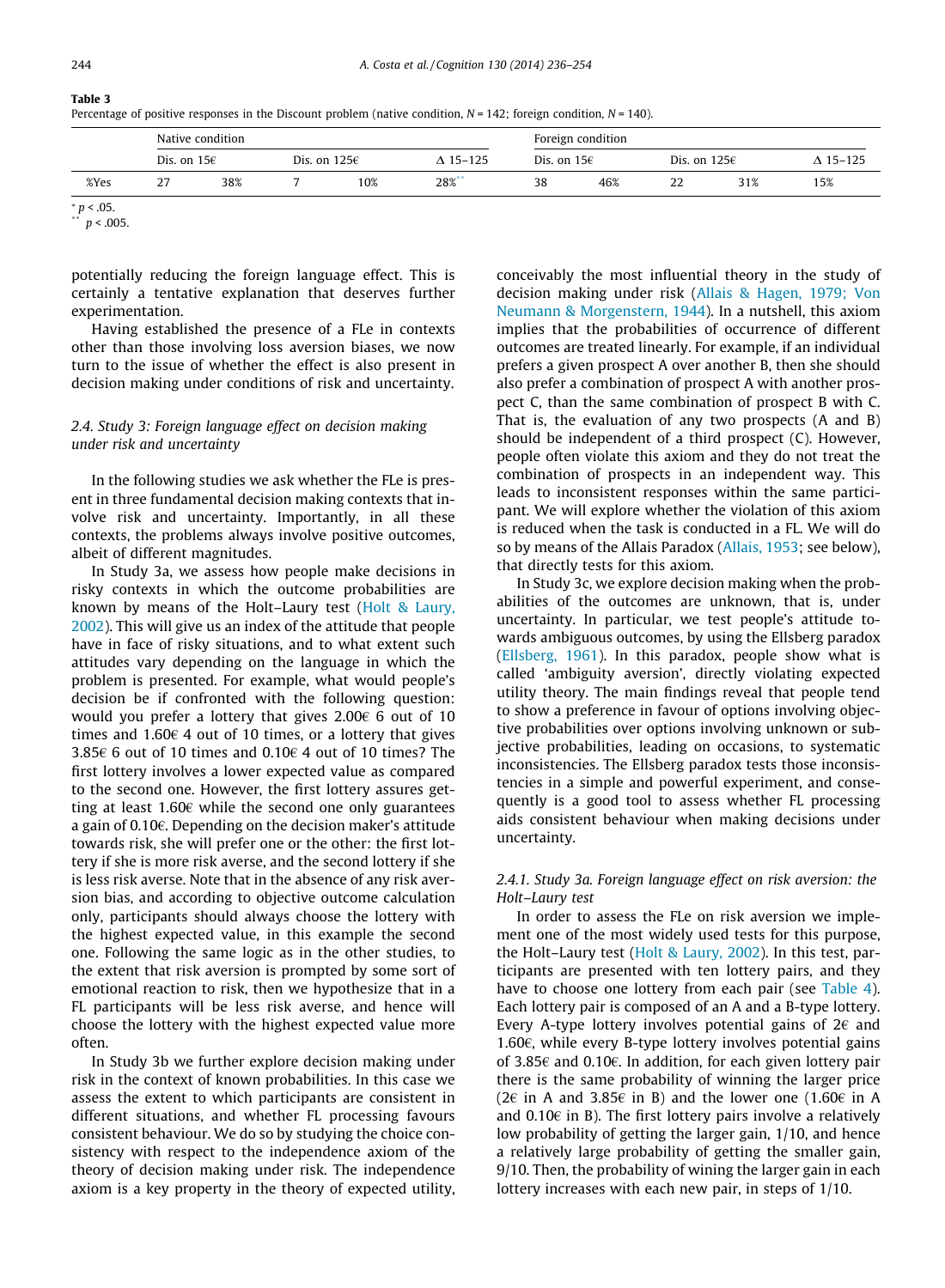<span id="page-9-0"></span>Table 4

Percentage of responses corresponding to the first member of the lottery pairs, broken by condition (native N = 150; foreign N = 150). As it can be appreciated, the main differences between the conditions correspond to the 5th and 6th pair.

|                                                          |                                                     | Native condition |    | Foreign condition |    | Nat-for |
|----------------------------------------------------------|-----------------------------------------------------|------------------|----|-------------------|----|---------|
|                                                          |                                                     | Ν                | %  | N                 | %  | %       |
| 1/10 of 2.00 $\varepsilon$ , 9/10 of 1.60 $\varepsilon$  | 1/10 of 3.85 $\epsilon$ , 9/10 of 0.10 $\epsilon$   | 140              | 93 | 144               | 96 | $-3$    |
| 2/10 of 2.00 $\varepsilon$ , 8/10 of 1.60 $\varepsilon$  | 2/10 of 3.85 $\epsilon$ , 8/10 of 0.10 $\epsilon$   | 139              | 93 | 140               | 93 |         |
| 3/10 of 2.00 $\varepsilon$ , 7/10 of 1.60 $\varepsilon$  | 3/10 of 3.85 $\epsilon$ , 7/10 of 0.10 $\epsilon$   | 135              | 90 | 138               | 92 | $-2$    |
| 4/10 of 2,00 $\varepsilon$ , 6/10 of 1,60 $\varepsilon$  | 4/10 of 3.85 $\epsilon$ , 6/10 of 0.10 $\epsilon$   | 122              | 81 | 126               | 84 | $-3$    |
| 5/10 of 2.00 $\epsilon$ , 5/10 of 1.60 $\epsilon$        | 5/10 of 3.85 $\epsilon$ , 5/10 of 0.10 $\epsilon$   | 95               | 63 | 76                | 51 | 12      |
| 6/10 of 2.00 $\epsilon$ , 4/10 of 1.60 $\epsilon$        | 6/10 of 3.85 $\epsilon$ , 4/10 of 0.10 $\epsilon$   | 63               | 42 | 53                | 35 |         |
| 7/10 of 2.00 $\varepsilon$ , 3/10 of 1.60 $\varepsilon$  | 7/10 of 3.85 $\epsilon$ , 3/10 of 0.10 $\epsilon$   | 35               | 23 | 29                | 19 |         |
| $8/10$ of 2,00 $\epsilon$ , 2/10 of 1,60 $\epsilon$      | $8/10$ of 3.85 $\epsilon$ , 2/10 of 0.10 $\epsilon$ | 15               | 10 | 17                | 11 |         |
| 9/10 of 2.00 $\varepsilon$ , 1/10 of 1.60 $\varepsilon$  | 9/10 of 3.85 $\epsilon$ , 1/10 of 0.10 $\epsilon$   | 16               | 11 | 9                 |    |         |
| 10/10 of 2,00 $\varepsilon$ , 0/10 of 1,60 $\varepsilon$ | 10/10 of 3.85€, 0/10 of 0.10€                       | 12               |    |                   |    |         |

The logic behind this test is as follows. In the first lottery pairs there is a substantial probability of winning the smaller prize. Since the smaller price is larger in lottery A than in lottery B, it seems logical that most people would prefer the former. Gradually, the probability of getting the larger prize increases, and hence, lottery B becomes more and more attractive. Depending on the participant's tendency towards risk, the switch from lottery A to lottery B will occur at one lottery pair or another. For example, if the participant is risk neutral (e.g., her decisions are not affected by risk aversion), that is if she is only concerned with the expected value of the lottery, she would switch from lottery A into B in the 5th lottery pair, since it is precisely at this pair when the lottery B starts to have a larger expected value than lottery A. However, if the participant dislikes (likes) risk, she will switch later (earlier).

It is therefore the case that the point at which the participant switches from lottery A to lottery B can be taken as a measure of the individual's attitude towards risk, and how such attitude affects more objective decision making. Previous results ([Holt & Laury, 2002](#page-18-0)) have shown that participants choose lottery A consistently in lottery pairs 1, 2 and 3. In this context, lottery A has the highest expected value and also guarantees the safest smaller price. However, interestingly, participants do not switch systematically to lottery B when they reach the 5th lottery-pair. In fact, for the 5th and 6th lottery pairs, in which the expected value is larger in lottery B, participants still choose lottery A 70% and 50% of the times, respectively. That is, participants tend to choose the lottery of the pair with the lower expected value, but the one that assures the highest smaller price. This was interpreted as an indication of participants' risk aversion.

Following these results, we should not expect differences between NL and FL conditions in lottery pairs 1, 2, 3, 4 and 7, 8, 9, 10. This is because for these pairs, either lottery A (in pairs 1, 2, 3, 4) or lottery B (in pairs 7, 8, 9 and 10) have a clearly higher expected value, and should therefore be preferred regardless of the language. The critical lottery pairs are those around the switching point (i.e., lottery pairs 5 and 6), at which the higher expected value switches from lottery A to lottery B. Given this scenario, the prediction is clear. If FL reduces the emotional reaction that prompts risk aversion, then participants performing the task in a foreign language will tend to prefer the lottery with the highest-expected value more often (lottery B more often than lottery A), in the 5th and 6th lottery pairs, than when performing the task in the NL condition. It is important to recall that the risk aversion tested here does not involve, strictly speaking, losses since all the lottery pairs have positive expected values. However, this does not necessarily mean that the problem is emotionally neutral. Indeed, one could argue that the poor choices, in terms of expected value, prompted by risk aversion stem from the emotional reaction to risk itself.

There is a second measure that is also of great interest here. Previous studies have shown that on certain occasions some participants switch from lottery A to lottery B and then back to lottery A [\(Holt & Laury, 2002](#page-18-0)). That is, regardless of the expected value of their choices, they do not show a consistent pattern. This is inconsistent with the rational theory of choice. We will therefore check, in addition to the evaluation of the risk attitudes, whether there is a FLe in choice consistency.

2.4.1.1. Methods. Participants: Three hundred students took part in the experiment (mean age: 20 years; 111 males) and performed the task either the native-Spanish  $(N = 150)$  or foreign-English  $(N = 150)$  language.

Procedure: The experimental session followed the general procedure reported above (see Section [2.1\)](#page-3-0) with the difference that participants had to choose an option (A or B) for 10 lottery pairs instead of a single problem. The problem was presented preceded by the Allais paradox (reported below).

2.4.1.2. Results and discussion. We first evaluate whether the language of presentation affects the number of participants giving an inconsistent choice pattern, namely, switching back and forth between lottery A and B. In the NL condition there were more inconsistent participants than in the FL (24% vs. 12%;  $\chi^2(1, N = 300) = 7.3$ ,  $p = .001$ ).

We now look at the effect of the language on the risk attitudes of the participants. Table 4 reports the percentage of responses corresponding to lottery  $A^2$ . As expected, for

<sup>&</sup>lt;sup>2</sup> In this analysis we included all participants regardless of whether or not they show a consistent pattern of responses. However, an additional analysis including only consistent participants led to very similar results.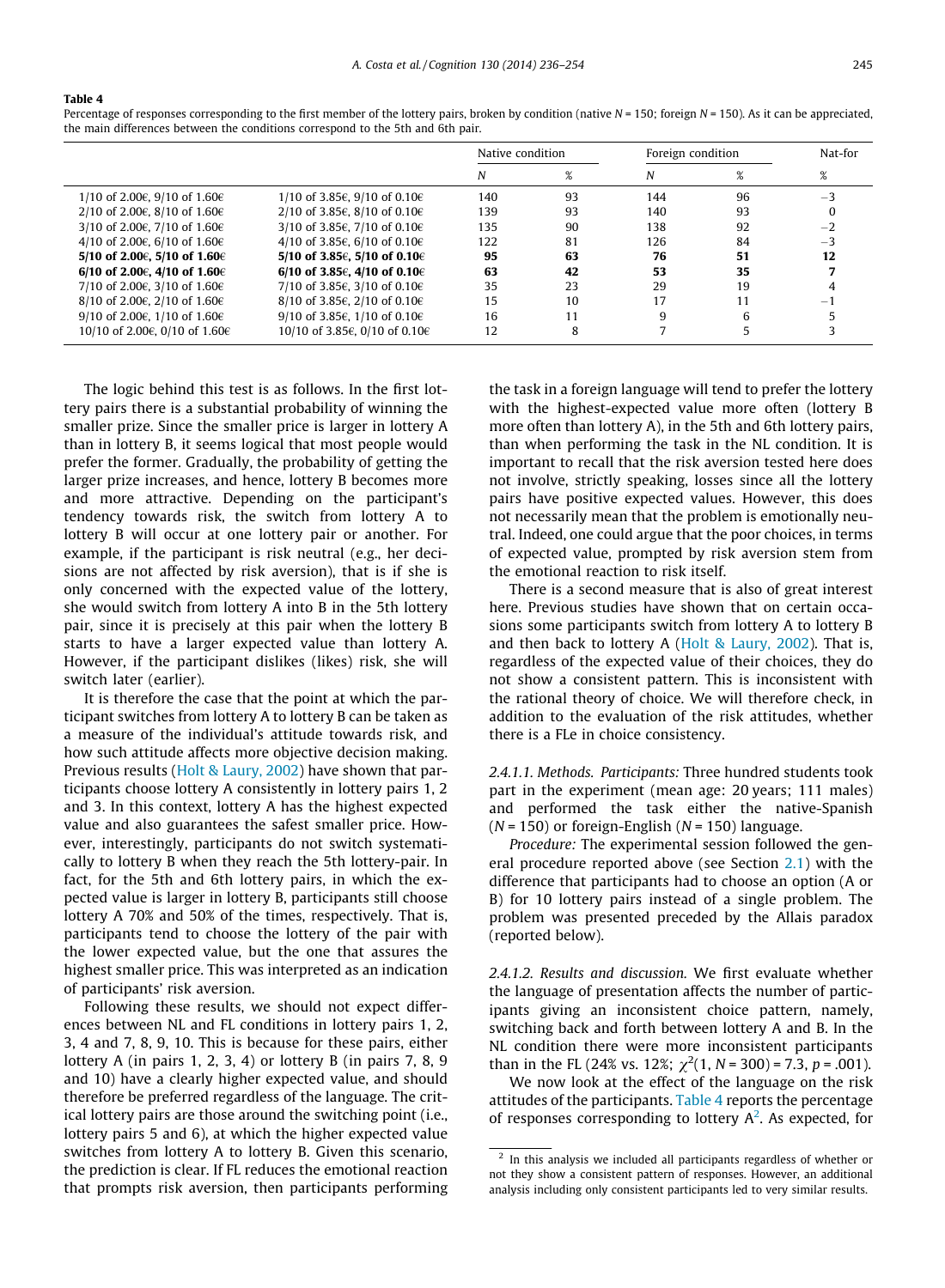

Fig. 2. Percentage of responses for lottery A of each lottery pair for each condition and also for the risk neutral expected performance.

lottery pairs 1, 2, 3, 4, and 7, 8, 9, 10, participants behave remarkably similarly regardless of the language in which the test was performed. Most people regarded lottery A as more attractive in the first four lottery pairs, and lottery B in the last four lottery pairs. These lottery pairs afford uncontroversial decisions, since the expected value of one of the lotteries (either A or B) is clearly larger than the other. Note, however, that responses for the FL were more extreme in both of these ends of the distribution.

The difference in the distribution of responses in the FL and NL conditions in the critical 5th lottery pair was significant  $(\chi^2(1, N = 300) = 4.91, p = .02)$ , revealing that lottery A was preferred more often in the NL than in the FL condition. As argued above, choosing lottery A goes against the expected value of the lottery pair, and can be taken as a measure of risk aversion. Thus, it appears that conducting the task in a FL reduces such a risk aversion bias. As seen in Fig. 2, descriptively speaking the differences in the distribution of choices between the language conditions was still present in the 6th and 7th lottery pairs in which participants performing the task in the FL condition seemed to be less risk averse.

Two main results in relation to the FLe were observed in this study. First, participants' choices across the 10 lottery pairs are more consistent in the FL condition. Second, participants' choices in the lottery pairs with relatively small differences in expected values (pairs 5th and 6th), they are less risk averse (hence they conform more to expected values) in the FL condition. Together, these results suggest that performing the task in a FL: (a) aids intra subject consistent choices, and (b) reduces risk aversion, hence promoting the selection of the more objective highest expected value option.

Importantly, this FLe cannot be attributed to a poor understanding of the problem. This is because responses in the most extreme lottery pairs were very similar in the two language conditions, revealing that understanding in the FL was good enough.

2.4.2. Study 3b. Foreign language effect and the independence axiom: the Allais Paradox

We further assess the presence of a FLe on risk aversion by mans of the Allais paradox. This is a test designed to study the empirical validity of the independence axiom, a centrepiece in the theory of expected utility. According to the independence axiom, if the decision-maker regards a given lottery A as more desirable than another given lottery B, she should also find the combination of lottery A with a third lottery C more desirable than with lottery D. In other words, the axiom imposes that probabilities should be taken linearly. [Allais \(1953\)](#page-18-0) designed an experiment to test the empirical validity of this axiom, showing that a large proportion of participants violated the axiom. These findings, now called the Allais paradox, have been extremely influential, generating an immense empirical and theoretical literature in individual decision making (e.g., [Gilboa, 2009; Tversky & Kahneman, 1981\)](#page-18-0).

In Study 3b we replicate Allais paradox to investigate whether the mere fact of presenting the lotteries in a FL reduces the inconsistency with the independence axiom. Participants were presented with the following two questions.

Question 1:

Consider the following two options, and select the one you prefer:

Option A: gives 500 euros with probability 100%.

Option B: gives 2500 euros with probability 10%, 500 euros with probability 89%, and 0 euros with probability 1%.

#### Question 2:

Consider the following two options, and select the one you prefer:

Option C: gives 500 euros with probability 11%, and 0 euros with probability 89%.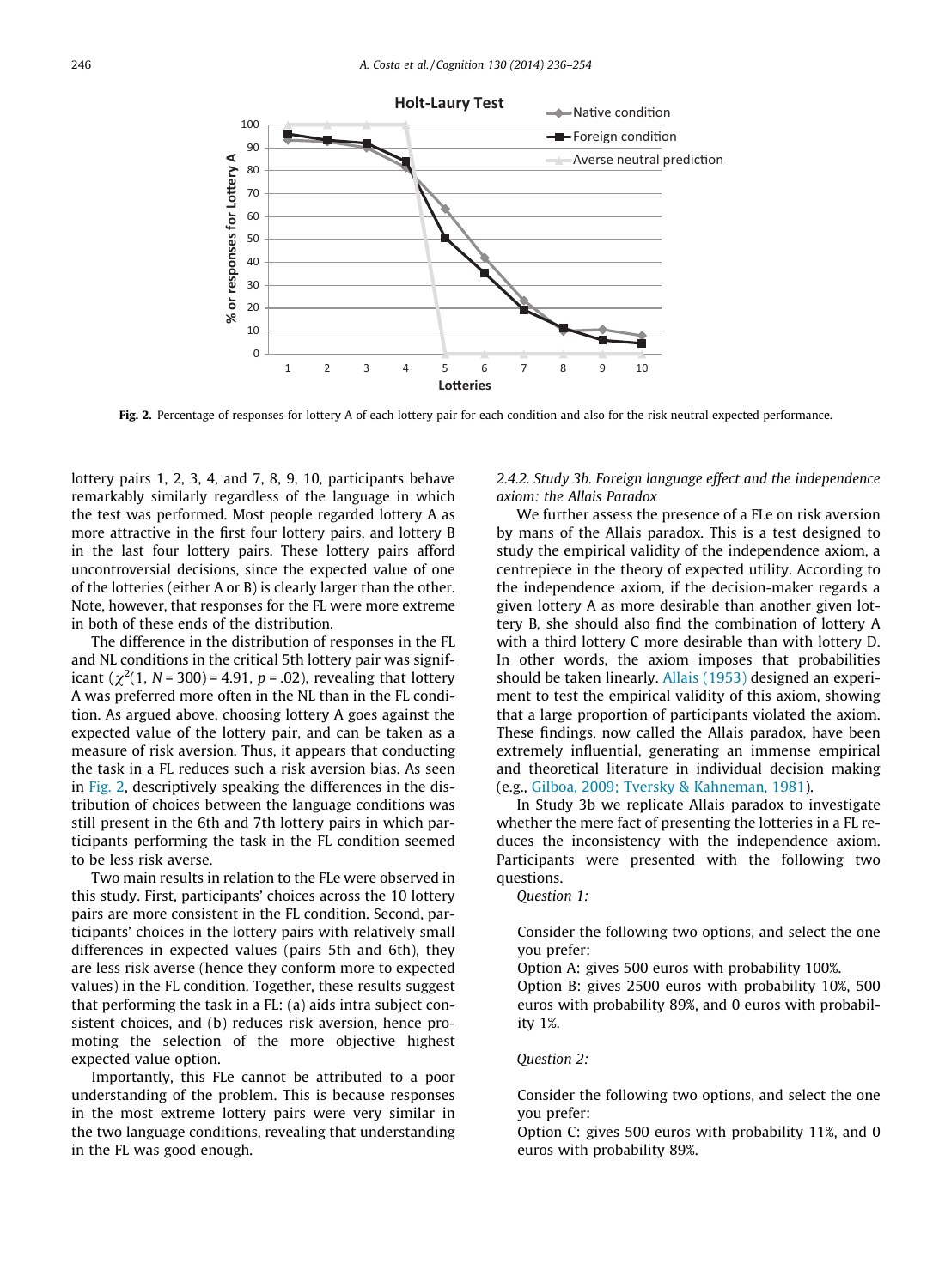Option D: gives 2500 euros with probability 10% and 0 euros with probability 90%.

According to expected utility, if one chooses A (alternatively B) in question 1, she should choose C (alternatively D) in question  $2<sup>3</sup>$  However, the literature has systematically shown that there is a sizeable proportion of subjects choosing A and D or B and C, which violate the independence axiom (e.g., [Huck & Muller, 2007;](#page-18-0) and the papers cited therein). Moreover, the A and D combination is much more prevalent than the B and C one. The standard interpretation for the inconsistent A and D combination is that participants in the choice from A and B seem to value the certainty of getting \$500. Then, in the choice from C and D there is no safe option, and participants seem to reason that both options entertain an analogously large probability of getting \$0, while option D involves the possibility of getting a much larger price than option C only at a slightly lower probability.

The following predictions can be tested in relation to the Allais problem and the FLe. First, responses to question 1 allow us to further study the FLe on risk aversion. Note that in this question, option B (695 euros) has a higher expected value than option A (500 euros), and hence it should be preferred. However, choosing A more often than B reveals a preference for the safe outcomes over more uncertain ones, and hence some sort of risk aversion. If FL reduces the impact of risk aversion, participants' biases towards A would be reduced in the FL condition. That is, in the first question participants would tend to choose option A more frequently in the NL than in the FL condition. Second, responses to the second question should, in principle, be unaffected by FL, since option D appears to be much more attractive having a higher expected vales than option C (55 euros vs. 250 euros), and both options have a very high risk value. Third, the FLe may reduce how often the independence axiom is violated. That is, participants in the FL condition may be more consistent with such an axiom and treat probabilities linearly. This will be indexed by fewer inconsistent choices when performing the task in a foreign than in a native language. This will be so if indeed the FL aids the involvement of more logical reasoning, regardless of whether the problem carries or not emotional content. This is because, in principle, whether or not participants treat probabilities linearly does not seem to be driven by any emotional reaction to the problem itself, but rather to a better engagement of the logical system.

2.4.2.1. Method. Participants: Three hundred students took part in the experiment (mean age: 20 years; 111 males) and performed the task either in Spanish ( $N = 150$ ) or in English  $(N = 150)$ .

Procedure: The experimental session followed the general procedure reported above (see Section [2.1\)](#page-3-0). The Allais paradox was followed by the Holt–Laury test.

#### Table 5

Percentage of choices broken by consistent and inconsistent choices and condition in the Allais problem (native condition,  $N = 150$ ; foreign condition,  $N = 150$ ).

|                       | Native |     | Foreign |     | Native-foreign diff.<br>(%) |
|-----------------------|--------|-----|---------|-----|-----------------------------|
| Consistent choices    |        |     |         |     |                             |
| Option A-C            | 14     | 9%  | 12      | 8%  | 1                           |
| Option B-D            | 84     | 56% | 94      | 63% | $-7$                        |
| Inconsistent choices  |        |     |         |     |                             |
| Option A-D            | 43     | 29% | 31      | 20% | 9                           |
| Option B-C            | 9      | 6%  | 13      | 9%  | $-3$                        |
| Total consistent      | 98     | 65% | 106     | 71% | -6                          |
| Total<br>inconsistent | 52     | 35% | 44      | 29% | 6                           |

2.4.2.2. Results and discussion. The distribution of responses broken by choice combination and condition are presented in Table 5. The distribution of responses for question 1 were marginally different between the two language conditions  $(\chi^2(1, N = 300) = 2.9, p = .08)$ . Indeed, participants chose more often the safe option A in the NL than in the FL condition (38% vs. 28%). On the contrary, the distribution of responses for question 2 was very similar in both conditions.

The number of participants showing inconsistent responses (that is, A–D or B–C choices) and hence violating the independence axiom was substantial in both conditions. Although there was a tendency for participants to be more consistent when performing the task in the FL than in the NL (71% vs. 65%), the difference failed to reach significance. Thus, the language in which the task is performed does not significantly affect the likelihood with which participants violate the independence axiom.

The results of this experiment partially replicate those on risk aversion reported in Study 2. Indeed, participants chose the safe option for question 1 marginally more often in the NL than in the FL. To the extent that choosing such option is driven by some sort of risk aversion (since choosing option B leads to highest expected value), then it seems that FL reduces such aversion. Furthermore, and as expected, responses to the second question were very similar in the two language conditions. This was expected given that the two options offer similar risk but one of them is more appealing in terms of gains (option D). Finally, and interestingly, there were no differences between the language conditions regarding how often the independence axiom was violated. This shows that FL does not affect the way probabilities are treated, at least in relation to the independence axiom. This could be taken as an indication that FL does not necessarily prompt logical thinking in all decision making contexts.

# 2.4.3. Study 3c. Foreign language effect and ambiguity aversion: the Ellsberg Paradox

In this experiment we aim at assessing whether the FLe has an impact on decision making problems involving uncertainty and subjective probabilities. The key experiment in this context is the Ellsberg paradox [\(Ellsberg,](#page-18-0) [1961\)](#page-18-0). The results observed in the Ellsberg paradox show how participants violate expected utility theory. In this

<sup>&</sup>lt;sup>3</sup> The formal argument is as follows. Suppose an expected utility maximizer, with  $u(x)$  denoting the utility of getting \$x. Then, if one chooses A over B, one reveals that  $u(500) > .10u(2500) + .89u(500) + .01u(0)$ , then adding .89u(0) - .89u(500) to both sides of the inequality one obtains .11u(500) + .89u(0) > .10u(2500) + .90u(0), which implies that C is preferred to D.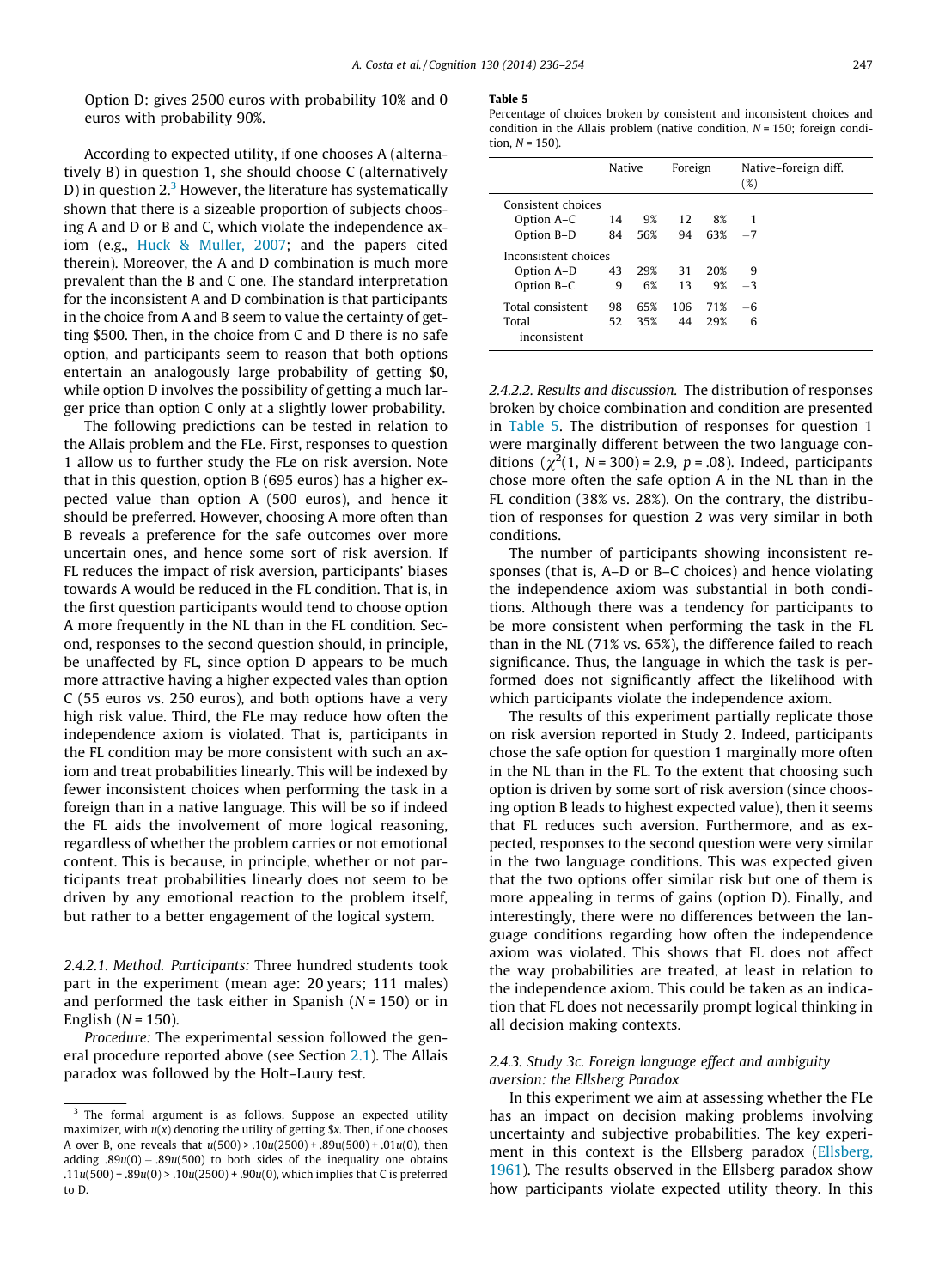case, decision makers have an inconsistent attitude towards ambiguity. That is, people seem to have a bias against options involving indefinite information, i.e., options which do not involve objective probabilities. This is typically known as ambiguity aversion.

Consider for example the following problem:

Box 1: Contains 50 red tokens and 50 black tokens. Box 2: The number of red and black tokens is unknown. It could be any number between 0 red tokens (and hence 100 black tokens) and 100 red tokens (and hence 0 black tokens).

Please, answer to the following two questions.

Question "Red Token". One token will be randomly selected from the box that you choose. Suppose that if the token is red you win \$100, while if it is black you win nothing. Which box do you choose?

Question ''Black Token''. One token will be randomly selected from the box that you choose. Suppose that if the token is black you win \$100, while if it is red you win nothing. Which box do you choose?

The tokens will be drawn at the end of the experiment. After each drawing, the token is put back into the box.

Typically, a large fraction of participants chooses Box 1 in the two questions, which is inconsistent with an additive treatment of subjective probabilities. If in the first question one selects Box 1, one is revealing that she believes that Box 2 contains fewer red tokens than black tokens. Hence, choosing Box 1 again for the second question would reveal that one believes Box 2 has fewer black than red tokens. Clearly, both beliefs are inconsistent with each other (either Box 2 has more red tokens or more black tokens) and with the additive treatment of subjective probabilities, which implies a direct violation of expected utility. The standard interpretation of the results is that people do not tend to choose Box 2, neither in the first nor in the second question, because they dislike the lack of objective probabilities there. That is, people do not like the ambiguity in the composition of Box 2 (where the distribution of black and red tokens is unknown), and hence opt for Box 1 for both questions. In other words, participants appear to be averse to the ambiguity produced by unknown probabilities. Given our previous results, and to the extent that ambiguity aversion has an emotional component, then we can predict a reduction in the rate with which participants make inconsistent choices when the Ellsberg paradox is presented in the FL. Furthermore, we

can make a more fine-grained prediction about the distribution of choices. There are two potential inconsistent choices: choosing the box with the known distribution in the two occasions (Box 1 & Box 1), or choosing twice the box with the unknown distribution (Box 2 & Box 2). If FL reduces inconsistent responses because of a reduction in the ambiguity aversion, this should reveal itself as a reduction in the first type of inconsistent responses. That is, participants presented with the FL should show a reduction in inconsistent responses especially of the sort Box1–Box1.

2.4.3.1. Method. Participants: The 245 Spanish students who completed the Asian Disease problem also took part in this experiment (see p.8 for a full description of the participants).

Procedure: The experimental session followed the gen-eral procedure reported above (see Section [2.1\)](#page-3-0).

2.4.3.2. Results and discussion. The distribution of responses broken by choice combination and condition is presented in Table 6. Although consistent choices (switching boxes) were very low in both language conditions, participants were significantly more consistent in the FL than in the NL condition (12% vs. 4%;  $\chi^2(1, N = 245) = 5.7$ ,  $p < .02$ ).

Recall that the critical condition revealing ambiguity aversion is that in which Box 1 is chosen for both questions. This combination of choices shows ambiguity aversion that leads to always choose the box with known probabilities, and avoiding choosing Box 2 where the probability distribution is unknown. Indeed, choosing Box 1 for both questions was the preferred combination for both groups of participants (native = 81% vs. foreign 68%). However, participants in the NL condition chose this combination more often than participants in the FL condition.  $(\chi^2(1,$  $N = 245$  = 5.3,  $p < .02$ ). No differences between the language conditions were observed in the distributions of the other responses.

Another way to look at this data is to ask how many of the participants who chose Box 1 for the first question chose Box 2 for the second. Thus, here we only consider a subset of participants, those who choose Box 1 for the first question. In the NL condition, out of the 83% of the participants who chose Box1 for the first question, only 2% chose Box 2 for the second question. In the FL condition, out of the 75% of the participants that chose Box 1 for the first question, 7% chose Box 2 for the second question. This difference in the distribution (Box 1/Box 1, vs. Box1/Box2) between the two language conditions was significant

Table 6

Percentage of choices broken by consistent and inconsistent choices and condition in the Ellsberg problem (native condition,  $N = 124$ ; foreign condition,  $N = 121$ ).

|                      | Native |     | Foreign |     | Native-foreign diff. (%) |  |
|----------------------|--------|-----|---------|-----|--------------------------|--|
| Consistent choices   |        |     |         |     |                          |  |
| Box1 and Box 2       |        | 2%  | 9       | 7%  | -5                       |  |
| Box2 and Box 1       |        | 2%  | b       | 5%  | - 1                      |  |
| Inconsistent choices |        |     |         |     |                          |  |
| Box 1 and Box 1      | 100    | 81% | 82      | 68% | 13                       |  |
| Box 2 and Box 2      | 19     | 15% | 24      | 20% | — ב                      |  |
| Total consistent     |        | 4%  | 15      | 12% | $-8$                     |  |
| Total inconsistent   | 119    | 96% | 106     | 88% | 8                        |  |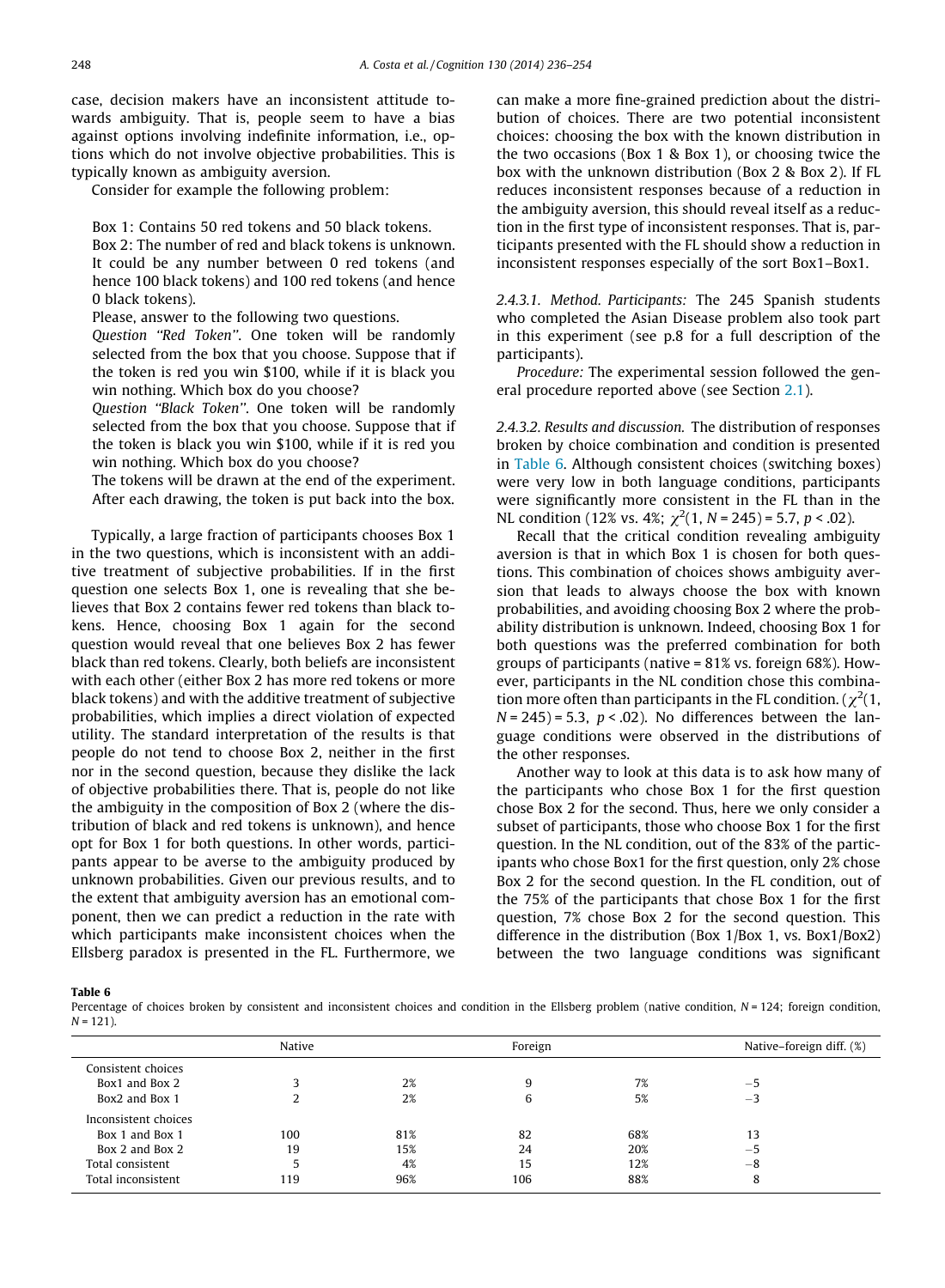$(\chi^2(1, N = 194) = 4.05, p < .04)$ . Thus, the main difference between the language conditions seems to be in the number of people who chose Box 1 for questions 1 and 2 (showing ambiguity aversion), and the number of those who chose Box 1 for question 1 and then switched to Box 2 for question 2. This is in accordance with the prediction put forward above. The results of the Ellsberg's paradox reveal that FL promotes consistent choices and reduces ambiguity aversion.

The results of the studies described up to here reveal that presenting problems in a FL seems to reduce several heuristic biases. Although to a different extent, most of the problems tested before could, arguably, prompt an emotional reaction that could be at the basis of the observed heuristic biases. Thus, the interpretation that the reduction of biases could be a consequence of a reduction in emotionality in a FL seems to be consistent with the observations. However, at present we cannot rule out an explanation of the FLe that does not necessarily appeal to a reduction on emotionality, but rather to a promotion of a more rational and logical processing irrespective of the emotionality of the problem. Note, however, that some of the results in the Allais problem would suggest some boundaries of the FLe. Still, it is possible that the FLe is also present in other conditions in which the problem does not carry any emotional component that would prompt heuristic biases. The following study addresses this issue.

# 2.5. Study 4: Foreign language effect on cognitive reflection

In this study we assess whether the problems presented in a FL can reduce intuitive biases and promote more logical reasoning, in a context in which the problem does not carry any emotional component. To do so we present participants with the well-known Cognitive Reflection Test (CRT) ([Frederick, 2005](#page-18-0)). This test was designed to assess people's ability to suppress an incorrect intuitive answer triggered by System 1 to generate a correct logical answer elicited by System 2. The test is composed of three questions that we adapted as follows:

- 1. A baseball-bat and a baseball-ball cost 1.10 Euros in total. The bat costs one Euro more than the ball. How much does the ball cost?
- 2. If it takes 5 machines 5 min to make 5 keyboards, how long would it take 100 machines to make 100 keyboards?
- 3. In a lake, there is an area with flowers. Every day, the area doubles in size. If it takes 48 days for the area to cover the entire lake, how long would it take for the area to cover half of the lake?

Intuitively, people would give the spontaneous incorrect answers 10, 100 and 24 to the three questions, respectively, when the correct answers are actually 5, 5 and 47. Importantly for our purpose, this test does not seem to involve any emotionality and seems to tap purely in logical thinking. If the FLe generally reduces the impact of system 1 in decision making, therefore prompting the contribution of the more rational processes of System 2, participants should be more accurate in the CRT when presented in their FL. Alternatively, if the FLe only manifests itself in conditions in which the heuristic biases are elicited by the emotional connotation of the problem, then it is likely that the effect will not be present in the CRT.

The presence of a FLe in this test could reveal itself in two different ways: the number of correct responses being higher in the FL condition and/or the number of incorrect ''intuitive'' responses being lower in the FL condition. That is to say, even if the correct performance in this test is similar across the two conditions, a FLe could still be detected when analysing the type of incorrect responses given by the participants. Indeed, the CRT is designed in such a way that it elicits a fast intuitive incorrect answer to the problems (i.e., 10, 100, and 24). However, participants can give other incorrect responses as well. That is, they may reject the intuitive response elicited by System 1 and still not being able to come up with the right response. Thus, if the presentation of problems in a FL reduces the contribution of the intuitive processes associated to System 1, it is possible that we may detect such an effect in the number of intuitive incorrect responses irrespective of the overall performance.

#### 2.5.1. Methods

Participants: Three hundred and four students took part in the experiment (mean age: 20.1 years; 60 males) and performed the task either the native – Spanish ( $N = 153$ ) or foreign-English ( $N = 151$ ) language (see [Appendix A](#page-17-0) for participants' details).

Procedure: The experimental session followed the general procedure reported above (see Section [2.1\)](#page-3-0). The problem was not presented with any of the other problems reported here.

#### 2.5.2. Results and discussion

The number of correct answers was fairly similar in the two language conditions  $(\chi^2(3, N = 304) = 5.31, p < .15)$ (see [Tables 7 and 8\)](#page-14-0). Furthermore, the number of intuitive incorrect answers was also similar in both conditions, showing that dealing with a problem in a foreign language does not prevent the spontaneous intervention of System 1  $(\chi^2(1, N = 304) = 0.58, p < .45)$ . Thus, the FLe does not seem to be present in this test.

We further assess this issue by testing another group of participants with English as a NL and Spanish as a FL (N = 326, mean age: 20.6 years; 90 males; participant's details are provided in [Appendix C\)](#page-17-0). They performed the CRT either in the native  $(N = 159)$  or the foreign condition  $(N = 167)$ . Again, the number of correct answers was similar in both language conditions  $(\chi^2(3, N = 326) = 3.19,$  $p$  < .75) and so was the number of intuitive incorrect answers  $(\chi^2(1, N = 326) = 0.36, p < .85)$ .

A potential caveat when interpreting the lack of a FLe in this experiment refers to the difficulty of the problems involved in the CRT task (or if you wish on the difficulty of overcoming the responses prompted by intuitive processes). One could argue that the problems are so difficult that they do not leave room for any modulation associated to the way the problems are presented. However, we believe this is not the case, since other studies have already shown that performance in the CRT test can indeed be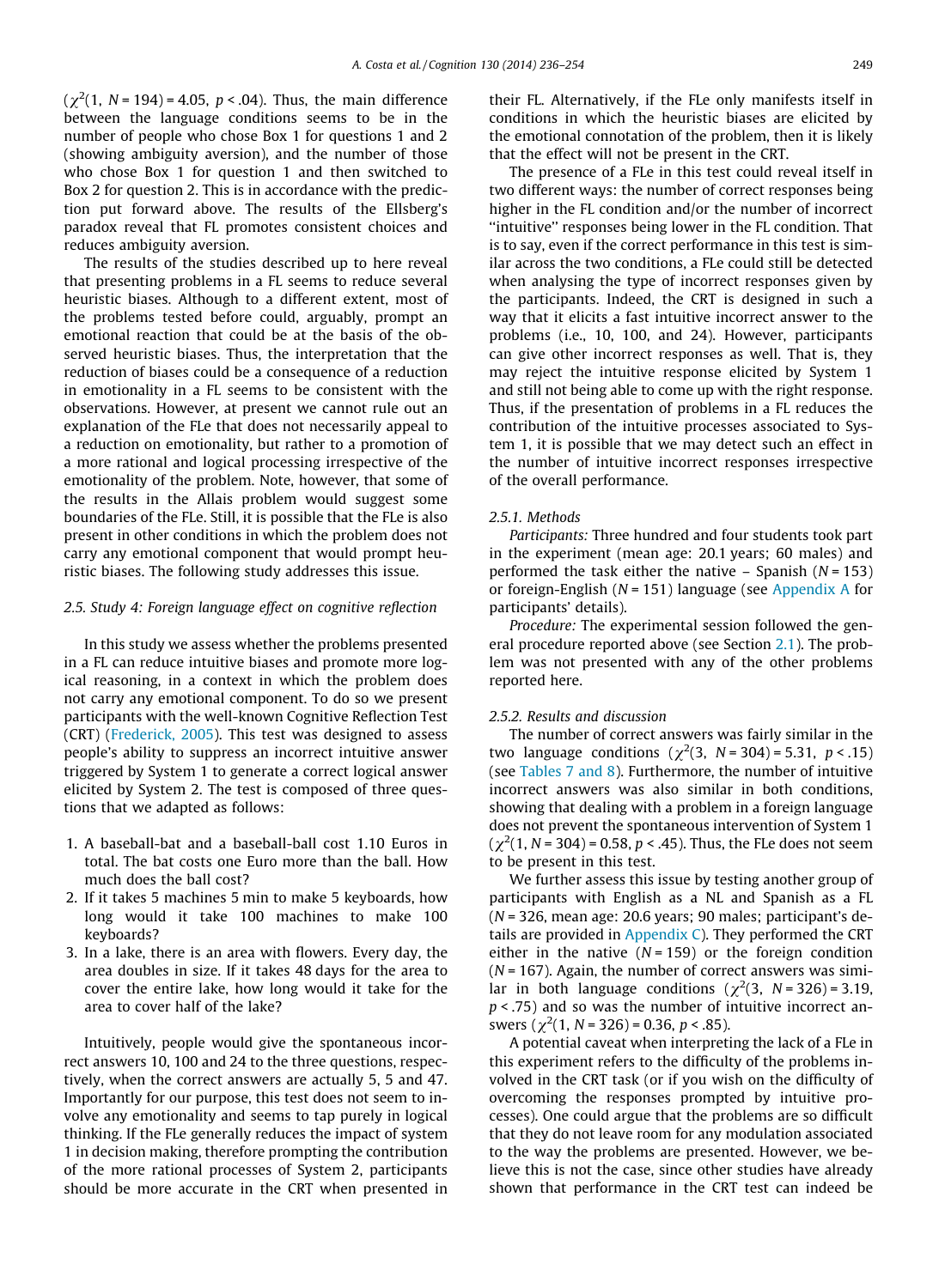### <span id="page-14-0"></span>Table 7

Number of correct answers to the CRT for the Spanish/English group (native condition,  $N = 153$ ; foreign condition,  $N = 151$ ) and the English/Spanish (native condition,  $N = 159$ ; foreign condition,  $N = 167$ ).

| % of correct answers | Spanish/English      |                       | English/Spanish      |                       |  |
|----------------------|----------------------|-----------------------|----------------------|-----------------------|--|
|                      | Native condition (%) | Foreign condition (%) | Native condition (%) | Foreign condition (%) |  |
|                      | 59                   | 53                    | -42                  | 43                    |  |
|                      | 24                   | 26                    | 23                   | 26                    |  |
|                      |                      | 12                    | 23                   | 19                    |  |
|                      |                      |                       |                      |                       |  |

#### Table 8

Number of intuitive answers for each question for the Spanish/English group (native condition,  $N = 153$ ; foreign condition,  $N = 151$ ) and the English/Spanish (native condition,  $N = 159$ ; foreign condition,  $N = 167$ ).

| % of intuitive answers | Spanish/English      |                       | English/Spanish      |                       |  |  |
|------------------------|----------------------|-----------------------|----------------------|-----------------------|--|--|
|                        | Native condition (%) | Foreign condition (%) | Native condition (%) | Foreign condition (%) |  |  |
| Question 1             |                      | 67                    | 62                   | 53                    |  |  |
| Question 2             | 64                   | 58                    | 53                   | 58                    |  |  |
| Question 3             | 72                   | 68                    | 39                   | 40                    |  |  |

boosted by changing some seemingly irrelevant details of the problem, as already discussed in the Introduction [\(Al](#page-18-0)[ter et al., 2007](#page-18-0)).

# 3. General discussion

The aim of this article was to explore the extent to which decision making is affected by the language in which a problem is presented. More precisely, we were interested in assessing whether heuristic biases are modulated by the language of the problem (native or foreign language). This study was inspired by the previous finding that the loss aversion bias appears to be reduced when problems are presented in participants' FL [\(Keysar et al.,](#page-18-0) [2012](#page-18-0)). Based on this discovery we aimed at further exploring this so-called foreign language effect (FLe) in other contexts of decision making to assess its generalizability and the potential boundaries of the effect. This is a fundamental step before advancing in our understanding of the phenomenon itself. To this end, we report three main studies in which about 700 participants were tested on different types of decision making problems. In the first study, we aimed at replicating [Keysar et al.'s \(2012\)](#page-18-0) FLe on framing effects leading to loss aversion bias. In the second study, we assessed whether the FLe is present in other types of framing problems that involve psychological accounting biases and not so much gain/loss dichotomies. In the third section, we studied several key aspects of the theory of decision making under risk and uncertainty. Finally, in the forth study we assess the presence of a FLe in an emotionally-neutral logical test that prompts intuitive responses. In the following, we first discuss the results of these four different sections separately and then give a tentative global interpretation (see Table 9).

#### 3.1. The foreign language effect on loss aversion bias

In Study 1, participants were presented with the classic Asian Disease problem and with a slightly modified version

#### Table 9

Summary of the results of the three studies.

| Type of problem                               | Number of<br>participants | Foreign language<br>effect |
|-----------------------------------------------|---------------------------|----------------------------|
| Study 1. Framing/loss aversion                |                           |                            |
| Asian disease                                 | 376                       | Yes                        |
| Financial crisis                              | 280                       | Yes                        |
| Study 2. Framing/psychological accounting     |                           |                            |
| Ticket/money lost                             | 280                       | No                         |
| Discount                                      | 282                       | Yes                        |
| Study 3. Risk aversion and ambiguity Aversion |                           |                            |
| Holt-Laury test                               | 300                       | Yes                        |
| Allais paradox                                | 300                       | Nο                         |
| Ellsberg paradox                              | 245                       | Yes                        |
| Study 4. Intuitive and logical thinking       |                           |                            |
| Cognitive reflection<br>test                  | 630                       | No                         |
|                                               |                           |                            |

in which the problem was set in terms of money losses and gains. The results of this study were clear; framing effects were reduced in the FL condition as compared to the NL one. Thus, the loss aversion bias (a loss frame prompts risky choices) elicited by these problems was reduced (albeit still present) when the problem was presented in the FL. These results replicate [Keysar et al.'s \(2012\)](#page-18-0) findings and extend them to a problem context that does not involve lives but financial outcomes (the money gain/loss problem). Thus, it appears that we can safely conclude that foreign language reduces loss aversion.

# 3.2. The foreign language effect on psychological accounting assignment

In Study 2, participants were presented with two different problems assessing biases related to the psychological accounting of outcomes (see [Tversky & Kahneman, 1981](#page-18-0)). The first problem was the Ticket/Money lost problem and the second one was the Discount problem. The results of the first problem revealed that participants' decisions were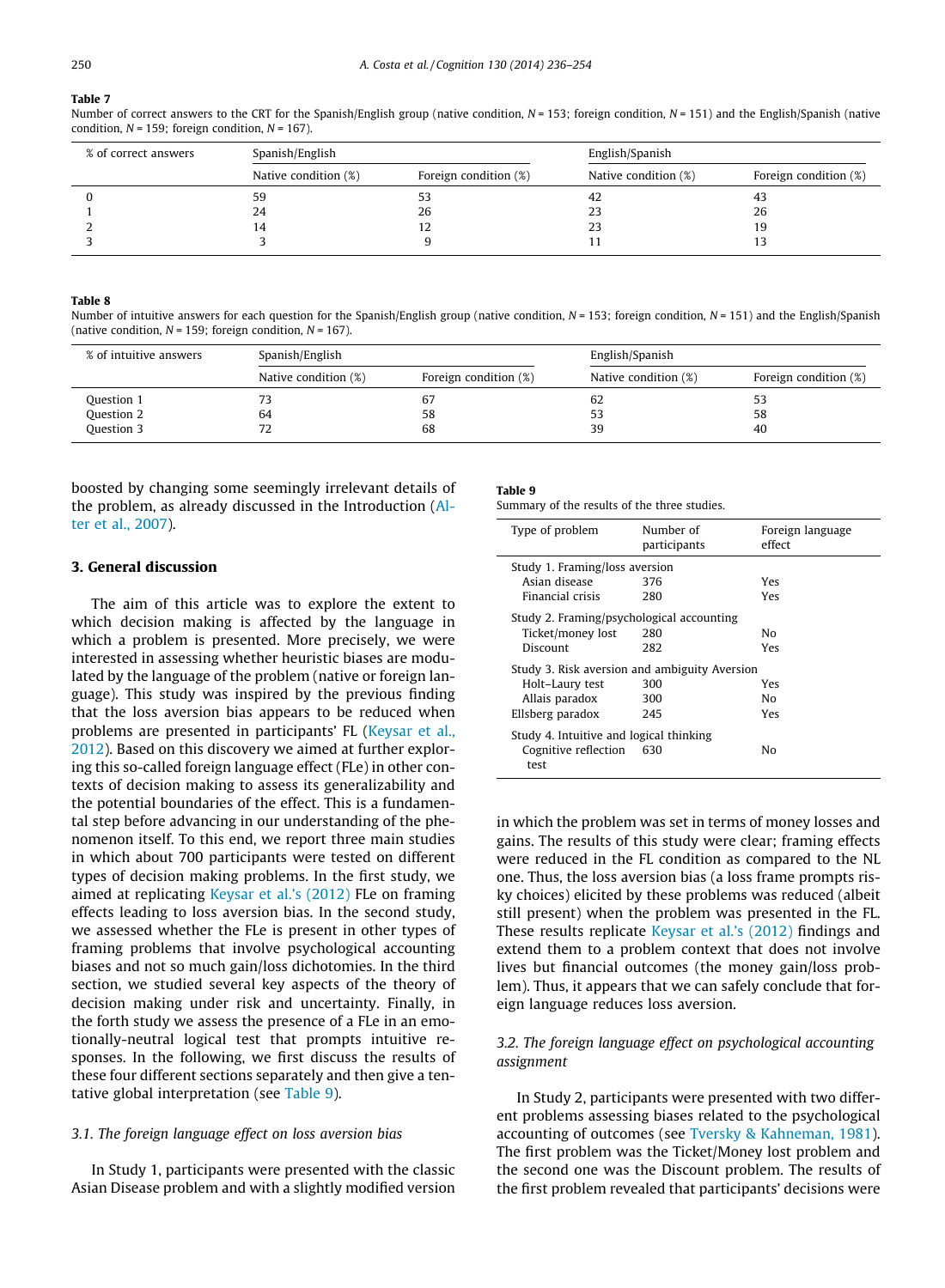affected by the way the problem was framed. Specifically, participants appear to perform a psychological accounting that categorizes economic outcomes in terms of minimal accounts rather than in terms of global accounts, replicating previous studies ([Tversky & Kahneman, 1986\)](#page-18-0). This was the case in both language conditions. Conversely, the results of the Discount problem revealed a FLe on psychological accounting. Participants evaluate economic outcomes in terms of global accounts more often in the FL than in the NL condition. The reason why the FLe was present in one problem and not in the other is unclear. A tentative explanation for this discrepancy refers to the way the Money/Ticket problem was presented. Unlike all the other problems in which the participant was asked to perform a choice that will affect him directly, the Money/ ticket problem was presented in a third person. That is, the participant had to guess what she thinks another person would do in different a given context. This may have led participants to distance themselves from the situation, consequently reducing their emotional involvement, and shadowing a potential effect of the FL. We acknowledge that this is a rather tentative explanation and further research needs to be conducted to better understand why the FLe is absent in this problem.

# 3.3. The foreign language effect on decision making under risk and uncertainty

In Study 3, participants were presented with three different problems assessing biases when making decisions that involve risk and known or unknown probabilities.

In the first problem, we assessed the so-called risk aversion attitude by means of the Holt–Laury test ([Holt & Lau](#page-18-0)[ry, 2002](#page-18-0)). The results replicated the well-known risk aversion bias reported before. That is, for the critical lottery pairs, participants tended to choose the lottery with the lower expected value, but the one that assures the highest smaller price. These responses violate expected utility and they signal risk-aversion bias. More importantly for present purposes, the magnitude of risk aversion was reduced when the problem was presented in a FL. In other words, people tend to be more risk neutral, and consequently give more objective responses, when facing a problem in their FL. Also, notably, we showed that the number of inconsistent choice patterns, those involving switching back and forth between the two lotteries across lottery pairs, was significantly lower in the FL condition. Hence, foreign language processing not only makes people more risk neutral but also promotes consistent behaviour.

In the second problem, we further assessed whether language affects decision making under risk (in the context of known probabilities) by means of the Allais Paradox. This paradox directly tests the independence axiom of the theory of expected utility of decision making under risk. Replicating previous observations, a substantial percentage of participants showed an inconsistent choice behaviour that violates the linear treatment of probabilities. Here, we were also able to replicate the modulation of risk aversion associated to a FL. That is, participants in the NL chose the safe option (with a lower expected-value) more often than in the FL condition. However, no robust

FLe was observed regarding the probability of violating the independence axiom. That is, FL does not seem to favour a more logical treatment of probabilities.

Finally, in the third problem, we assessed the foreign language effect on the treatment of unknown probabilities that lead to ambiguity aversion by means of the Ellsberg's paradox. This test involves uncertainty and subjective probabilities. The results of this experiment revealed that participants tended to be more consistent in their choices in a FL. Importantly, the difference between the two language conditions was especially present for that choice that indexes an ambiguity aversion. That is, although participants especially dislike the choice in which the probabilities were unknown in both language conditions, they did so significantly more often in the NL condition. Thus, it appears that foreign language promotes consistent choice behaviour and reduces ambiguity aversion.

# 3.4. The foreign language effect on logical thinking

In Study 4, participants were presented with the Cognitive Reflection Test (CRT), a test composed of three logical problems designed in such a way that they prompt incorrect intuitive answers. Responding correctly to these problems requires overcoming the fast and easily elicited intuitive responses and put at play the more effortful System 2.

Replicating previous studies, participants performed rather poorly in this test. Importantly, however, the performance was not affected by the language in which the problem was presented. This was true not only for the overall correct performance, but also for the type of incorrect responses given. Indeed, the most common incorrect responses were those prompted by intuitive processes, but to the same extent in both language conditions. Hence, it appears that presenting logical problems in a FL does not reduce the impact of System 1 on the participants' decisions.

#### 3.5. On the origin of the foreign language effect

Considering the whole set of results, it is clear that using a FL leads to a reduction of heuristic biases in decision making, in some specific contexts. Our findings go be-yond those reported before [\(Keysar et al., 2012\)](#page-18-0), since they extend the FLe beyond the phenomenon of loss aversion. This is important because it reveals that such effect has a pervasive nature, reducing heuristic biases in problems that do not necessarily involve gains and losses. Furthermore, we also show some of the boundaries of the FLe, since it is absent in logical problems that do not involve an emotional component.

[Keysar et al. \(2012\)](#page-18-0) hypothesized that the FLe stems mainly from an attenuation of the emotional component elicited by the FL. On this view, reducing such emotionality would reduce the involvement of the more intuitive, fast and easily engaged System 1, and consequently reduce the loss aversion bias revealed in the way a problem is framed (gain frame vs. loss frame). This explanation fits well with some of the results reported in this article. Indeed, the problems presented in the first three studies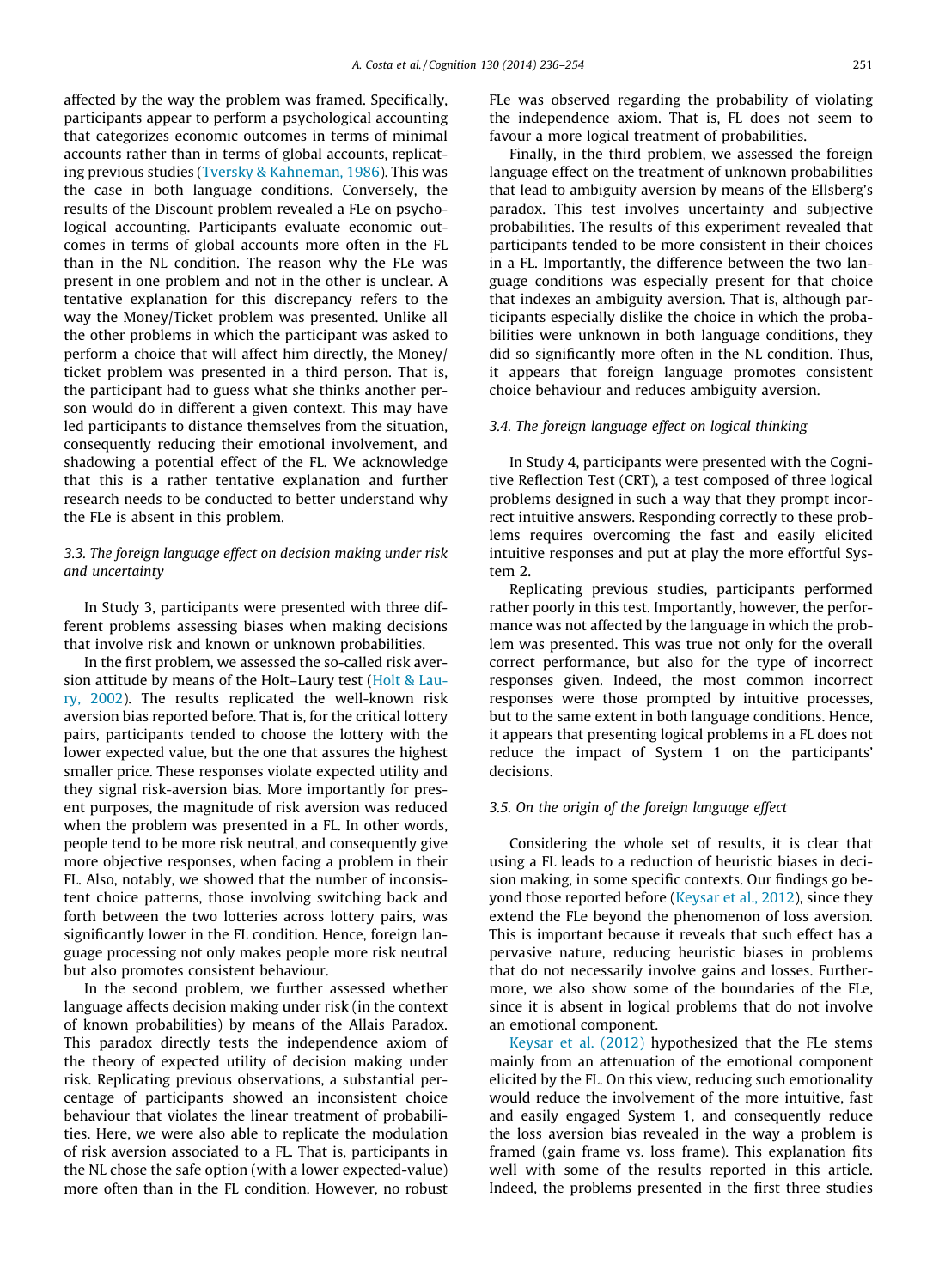involved heuristic biases that can be argued to be associated with an emotional reaction. Hence, to the extent that loss aversion, risk aversion and ambiguity aversion are prompted by an emotional negative reaction, then any factor that would reduce such a reaction would then reduce the presence of the biases as well.

In this context, the absence of a FLe in two of the studies presented here is highly informative. First, in the Allais problem FL does not aid a more consistent treatment of probabilities, despite the fact that in the same problem FL does actually reduce risk aversion. This is interesting because whether or not probabilities are treated consistently in this problem does not seem to be related to nay emotional reaction, but rather to the ability to use logical thinking. Hence, in the very same problem when the choice to be made can be affected by emotional processing (choosing the box that gives a safe outcome instead the more risky one, in question 1) a FLe is present, while when the choice to be made depends more on logical thinking (consistent behaviour between choices) the FLe is absent. Second, the lack of a FLe on the CRT is also consistent with this interpretation. As argued above, this test taps on the ability to perform logical thinking and the context in which the problems are presented is emotionally neutral. Again, in this case, participants' performance, both in terms of correct responses and in terms of the typology of the erroneous answers is not affected by the language of presentation.

Together, these results allow for the following empirical generalization: Decision making in contexts that elicit heuristic biases grounded in emotional reactions would be sensitive to the language in which the problems are presented. In contrast, when the problems do not carry such an emotional component the FLe would be much more reduced or even absent. It is important to note that this empirical generalization goes beyond the specific observation that FL reduces loss aversion, risk aversion and ambiguity aversion, in the sense that it postulates a common cause behind the effect of FL on these three heuristic processes. This common factor is the reduction on the emotional resonance elicited by the FL that as a consequence dampens the contribution of heuristic biases on participants' choices.

Despite this empirical generalization that favours an interpretation of the FLe in terms of a reduction in the emotionality raised by the problems, we cannot rule out that future studies might reveal other factors that can contribute to it. And, indeed, in most of the studies there was a tendency towards reduced biases in the FL condition. As advance in the Introduction, cognitive fluency and cognitive load are two of these potential factors. Note, however, that the present evidence would suggest that although these factors may modulate the magnitude of the FLe, the emotional connotation of the problems seems to be the critical factor to elicit such an effect.

A reduction in the emotional reaction produced by a given problem can also affect the psychological distance taken by the participant. According to the theory of construal level of psychological distance ([Trope & Liberman,](#page-18-0) [2010](#page-18-0)), a given situation can be represented at different levels of abstraction. The more abstract the representation of a situation, the less important the superficial aspects of the situation become. Increasing psychological distance from a

given problem helps to construe an abstract representation that may then promote a reduction in the impact of heuristic biases, and a more rational/logical thinking ([Amit, Al](#page-18-0)[gom, & Trope, 2009\)](#page-18-0). It is possible that the reduction of the emotional reaction prompted by the use of a FL promotes psychological distance, hence reducing the impact of irrelevant details regarding the way a problem is presented (e.g., framing effects) and helping construct an abstract representation to be used by rational processes.

Before concluding it is worth addressing a potential caveat to the studies presented here related to whether the FLe may stem from a poor understanding of the text presented in a FL. Such a poor understanding may have reduced the impact of how the problem was framed. However, we think that this is unlikely, given the pattern of responses observed. As discussed in the corresponding sections of each study, most of the experiments had conditions that were unaffected by the language of presentation, suggesting that the understanding of the problems was good enough for participants to behave as if they were completing the problem in their NL. Consider for example the results in the Holt–Laury test, where responses across the different languages were very similar except for the lottery pairs in which one should expect the effect of risk aversion to be detected. Similar arguments can be put forward to account for the framing effects observed in Study 1, where the FLe was detected only in the distribution of responses in the loss condition. Hence, the fact that the distribution of responses in the gain condition was very similar across the language conditions suggests that participants' comprehension of the text was good enough.

# 4. Conclusion

The reported results reveal a clear effect of FL on decision making processes. In particular, it appears that choices made when problems are presented in a FL are less subject to intuitive biases. Our main contribution is the demonstration that this effect is more pervasive than previously shown, affecting a wide range of decision making contexts. However, our results also reveal some instructive boundaries of the FLe. Importantly, it seems that the reduction in the contribution of heuristic biases when problems are presented in a FL is limited to contexts in which emotionality is a key factor driving such biases. When problems are emotionally neutral, the involvement of heuristic biases in decision making does not seem to be modulated by the language in which the problem is presented. These observations are consistent with the notion that the foreign language effect arises, at least partially, as a consequence of a reduction on the emotionality produced by a given problem.

#### Acknowledgments

This research was partially supported by grants from the Spanish Government (PSI2011-23033, CONSOLIDER-INGENIO2010 CSD2007-00048, ECO2011-25295, and ECO2010-09555-E) and from the Catalan Government (SGR 2009-1521). Alice Foucart was supported by a postdoctoral fellowship from the Catalan Government (Grant Beatriu de Pinos).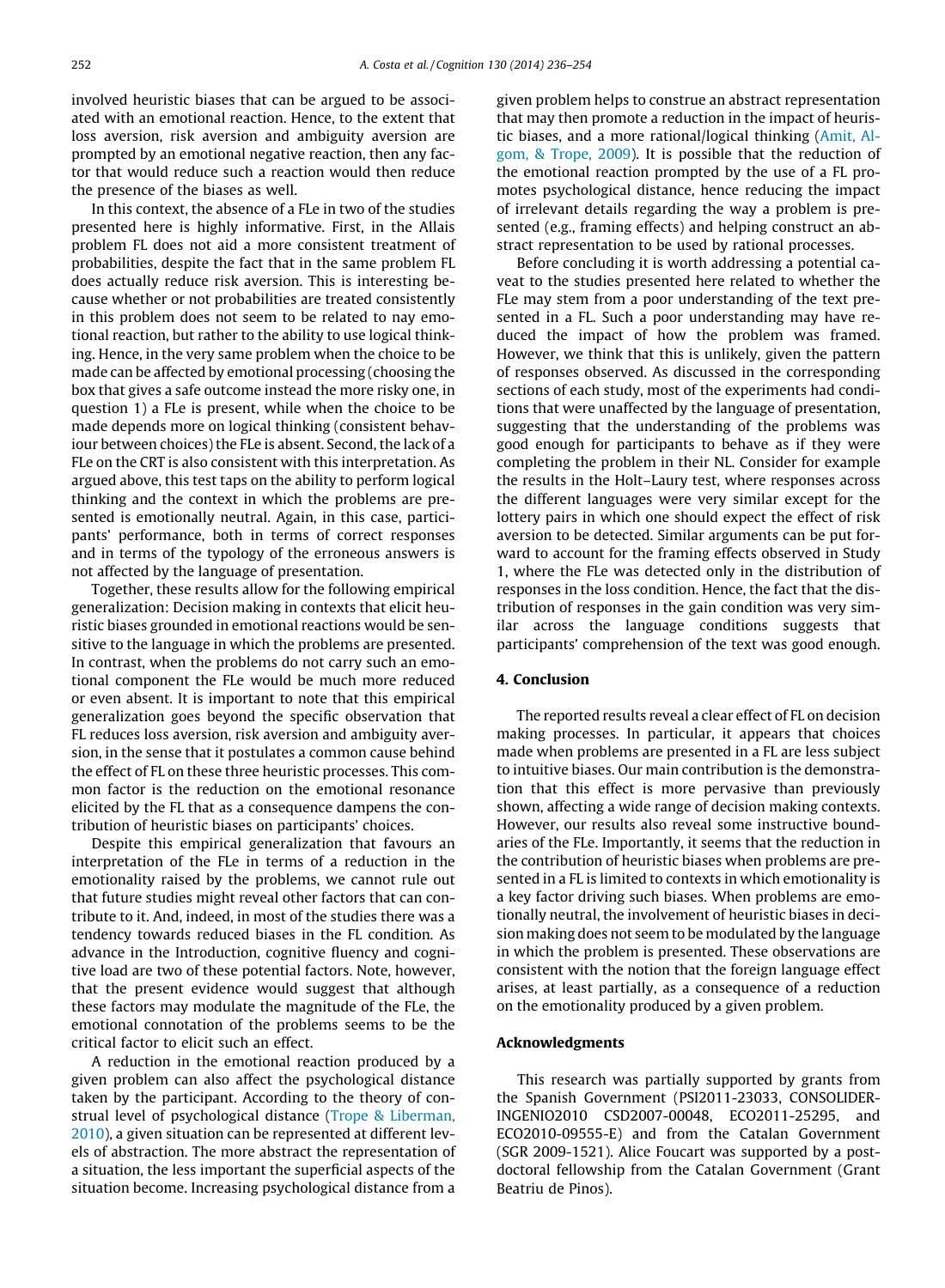|                                      | Asian disease problem/<br>Ellsberg's paradox | Financial crisis/<br>Ticket-money | Discount                    | Holt-Laury/<br>Allais' paradox | <b>CRT</b>            |
|--------------------------------------|----------------------------------------------|-----------------------------------|-----------------------------|--------------------------------|-----------------------|
|                                      | $(N = 123)$                                  | $(N = 140)$                       | $(N = 140)$                 | $(N = 150)$                    | $(N = 153)$           |
| Start age                            |                                              |                                   |                             |                                |                       |
| of English instruction               | 7.1 yrs $(3-19)$                             | 8 yrs $(3-17)$                    | $9 \text{ yrs} (4 -$<br>17) | 8.3 yrs $(4-15)$               | 6.7yrs<br>$(4-14)$    |
| Immersion duration                   |                                              |                                   |                             |                                |                       |
| in an English<br>speaking country    | 1.2 mths $(0-7)$                             | $0.75$ mths $(0-8)$               | $1.52$ mths<br>$(0-10)$     | $0.7$ mths $(0-10)$            | $0.5$ mths<br>$(0-7)$ |
| Self-rating level (mean)             |                                              |                                   |                             |                                |                       |
| Written<br>comprehension             | $5.3(3-7)$                                   | $5.2(2-7)$                        | $5.3(3-7)$                  | $5.3(2-7)$                     | $5.3(3-7)$            |
| Written production                   | $4.8(2-6)$                                   | $4.5(3-7)$                        | $4.6(2-7)$                  | $4.5(2-7)$                     | $4.7(3-7)$            |
| Oral production                      | $4.7(3-7)$                                   | $4.1(2-7)$                        | $4.1(2-7)$                  | $4.3(2-6)$                     | $4.2(2-7)$            |
| Oral comprehension                   | $5.3(3-7)$                                   | $5.2(2-7)$                        | $5.2(2-7)$                  | $5.2(2-7)$                     | $5.3(2-7)$            |
| Self-rating understanding            |                                              |                                   |                             |                                |                       |
| of the problem<br>(English language) | 93.6% (50-100)                               | 93.8% (50-100)                    | 88.4% (50–<br>100)          | $91.3(50-100)$                 | $88.2(50 -$<br>100)   |

# <span id="page-17-0"></span>Appendix A. Details of the participants tested in Spain (native language Spanish; foreign language English) for the different problems

# Appendix B. Details of the participants who completed the Asian Disease problem in Israel (native language Arabic; foreign language Hebrew)

|                                 | Asian disease problem $(N = 60)$ |
|---------------------------------|----------------------------------|
| Start age of Hebrew instruction | 6.6 yrs $(5-9)$                  |
| Self-rating level (mean)        |                                  |
| Written comprehension           | $6.5(4-7)$                       |
| Written production              | $5.9(2-7)$                       |
| Oral production                 | $5.9(3-7)$                       |
| Oral comprehension              | $6.5(4-7)$                       |

# Appendix C. Details of the English participants who completed the CRT with English as a native language and Spanish as a foreign language

|                                                                                                                  | <b>CRT</b><br>$(N = 167)$                            |
|------------------------------------------------------------------------------------------------------------------|------------------------------------------------------|
| Start age of Spanish instruction                                                                                 | 12 yrs $(3-14)$                                      |
| Immersion duration<br>in a Spanish speaking country                                                              | 2.8 mths $(1-7)$                                     |
| Self-rating level (mean)<br>Written comprehension<br>Written production<br>Oral production<br>Oral comprehension | $4.9(3-7)$<br>$4.6(2-7)$<br>$4.1(2-7)$<br>$5.1(3-7)$ |
| Self-rating understanding<br>of the problem (Spanish language)                                                   | 84.7 (50-100)                                        |